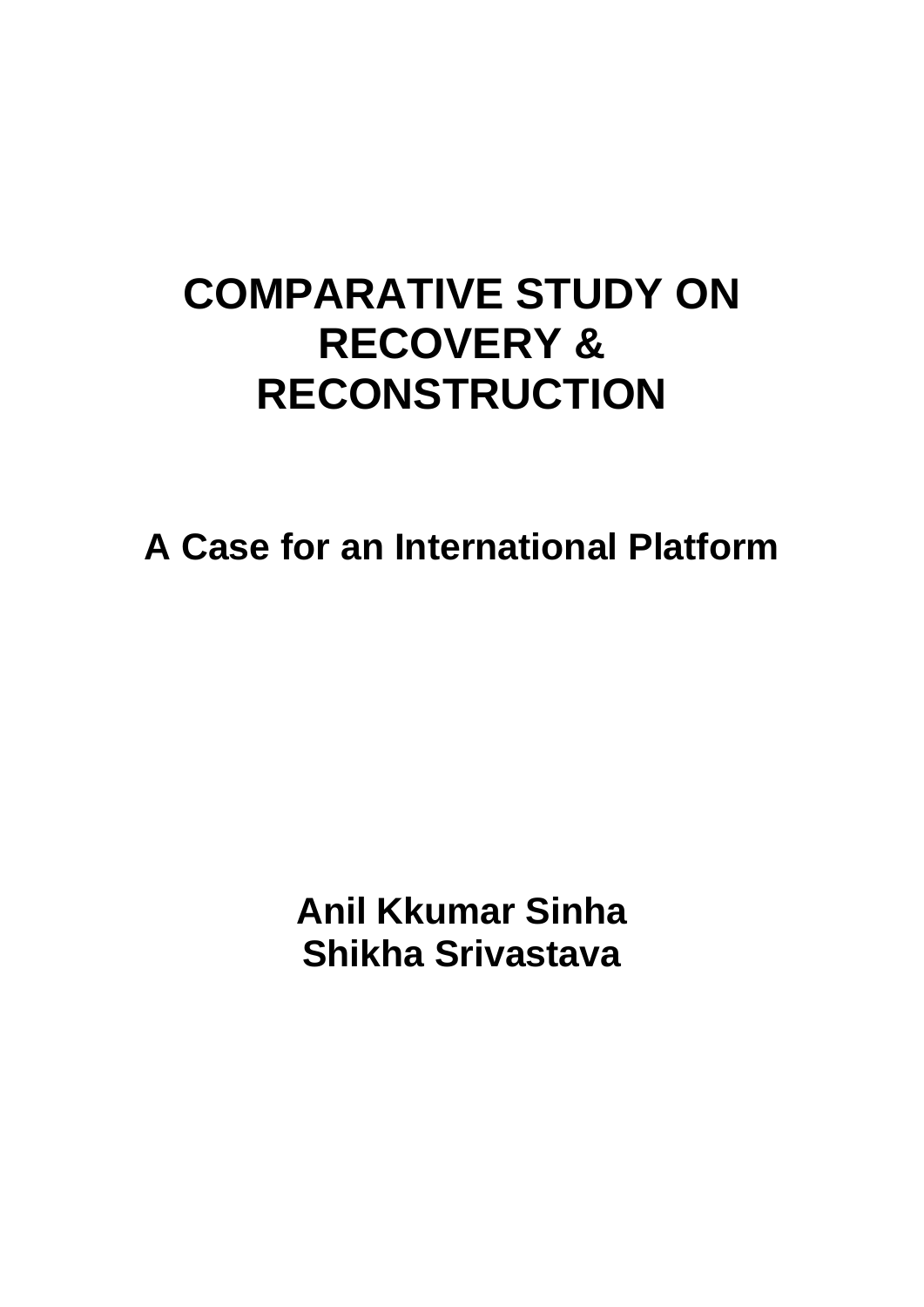# **Table of Contents**

| Page                                                                    |  |  |  |  |  |
|-------------------------------------------------------------------------|--|--|--|--|--|
|                                                                         |  |  |  |  |  |
|                                                                         |  |  |  |  |  |
|                                                                         |  |  |  |  |  |
| 2)                                                                      |  |  |  |  |  |
| 3) Flash floods and landslides in Venezuela ------------------------- 4 |  |  |  |  |  |
|                                                                         |  |  |  |  |  |
|                                                                         |  |  |  |  |  |
|                                                                         |  |  |  |  |  |
|                                                                         |  |  |  |  |  |
|                                                                         |  |  |  |  |  |
|                                                                         |  |  |  |  |  |
| 5. Challenges and Shortcomings --------------------------------- 18     |  |  |  |  |  |
|                                                                         |  |  |  |  |  |
|                                                                         |  |  |  |  |  |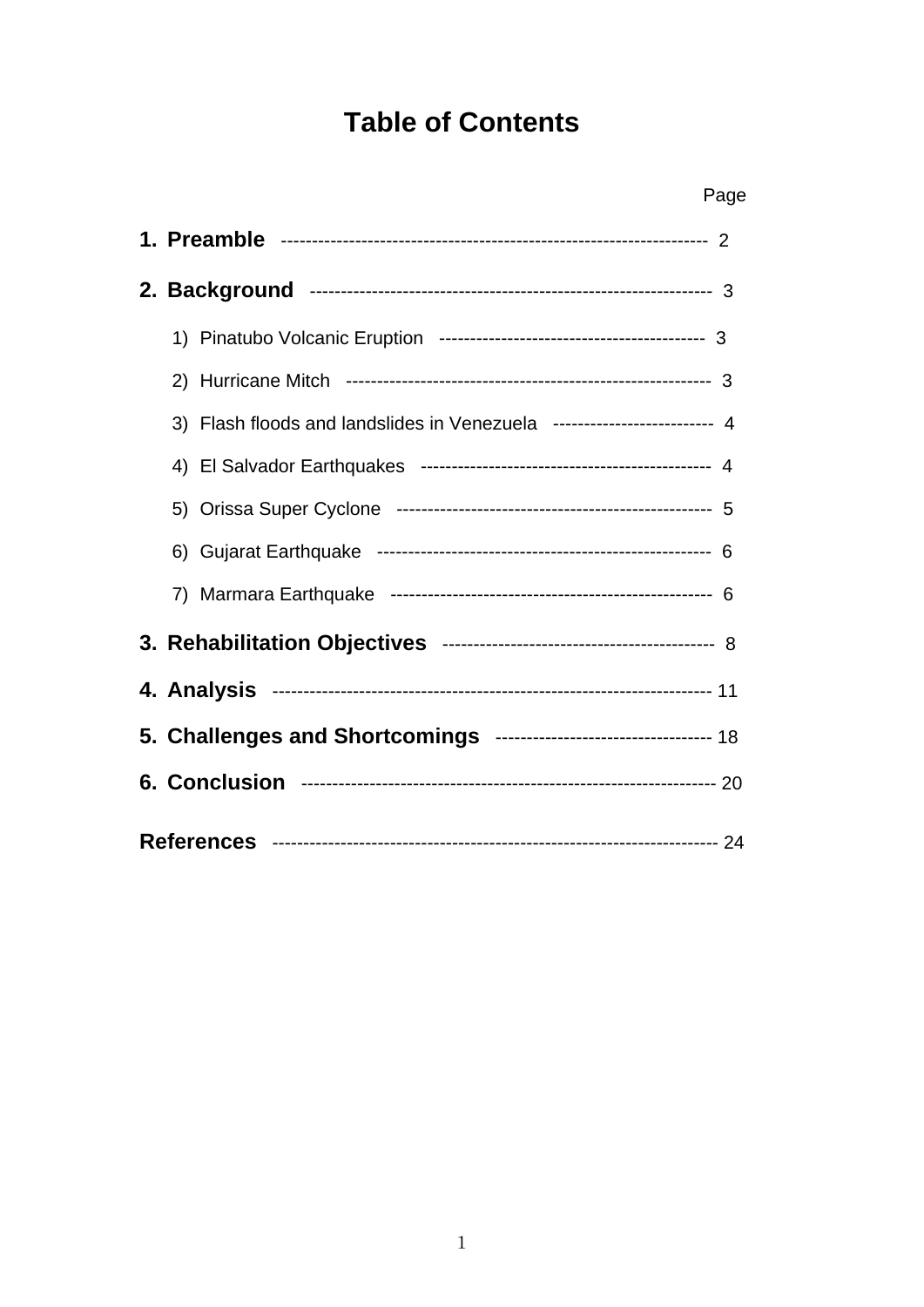# **1. Preamble**

Recovery and reconstruction are a complex process and are largely determined by the post disaster situations and the social forces existing in the region before and after the disaster. They cannot be examined in isolation from the other phases of disaster management. At the macro level, the recovery and reconstruction efforts are likely to be affected by previous preparations for, and the immediate response to, the disaster. The different phases of emergency management, including "Prevention/Mitigation," "Preparedness," "Response" and "Rehabilitation/Reconstruction," are interrelated.

In recent years there has been a shift from conceptualising disaster recovery from a linear, static phenomenon with specific set stages to an understanding of recovery as a dynamic, interactive, and decision-making process (Mileti, 1999). During the reconstruction period, "the central issues and decisions are value choices that give varying emphasis to the early return to normalcy, the reduction of future vulnerability, or to opportunities for improved efficiency, equity and amenity" (Haas et al., 1977).

It is often difficult to generalize disasters because both the affected communities and the events themselves are distinctive. Cities and towns are of varying sizes, in different regions, with different economic bases and cultural values. The communities are affected by different types of natural hazards, experience different types and extents of losses, and have recovery periods unique in nature and timing.

Nevertheless, there are a number of similar trends and recovery lessons that can be learned from the experiences of these regions. Common themes and issues can be identified and adopted. The seven case studies under review are each unique and yet there is a thread of similarity to be found in each of them.

Natural disasters and their impacts make the task of the achievement of the Millennium Development Goals (MDG) very difficult. Disaster losses can often exacerbate other crises such as a political and social conflict, disease and environmental degradation. Disasters put development gains at risk and therefore it is imperative to integrate disaster risk management within development planning in order to meet the MDGs.

However, despite its adverse impacts, a disaster also offers an opportunity to formulate dynamic policies relating to social development, economic growth, environmental quality and other essential principles contributing to sustainability. The post disaster reconstruction period provides the ideal occasion to introduce disaster reduction into sustainable development planning.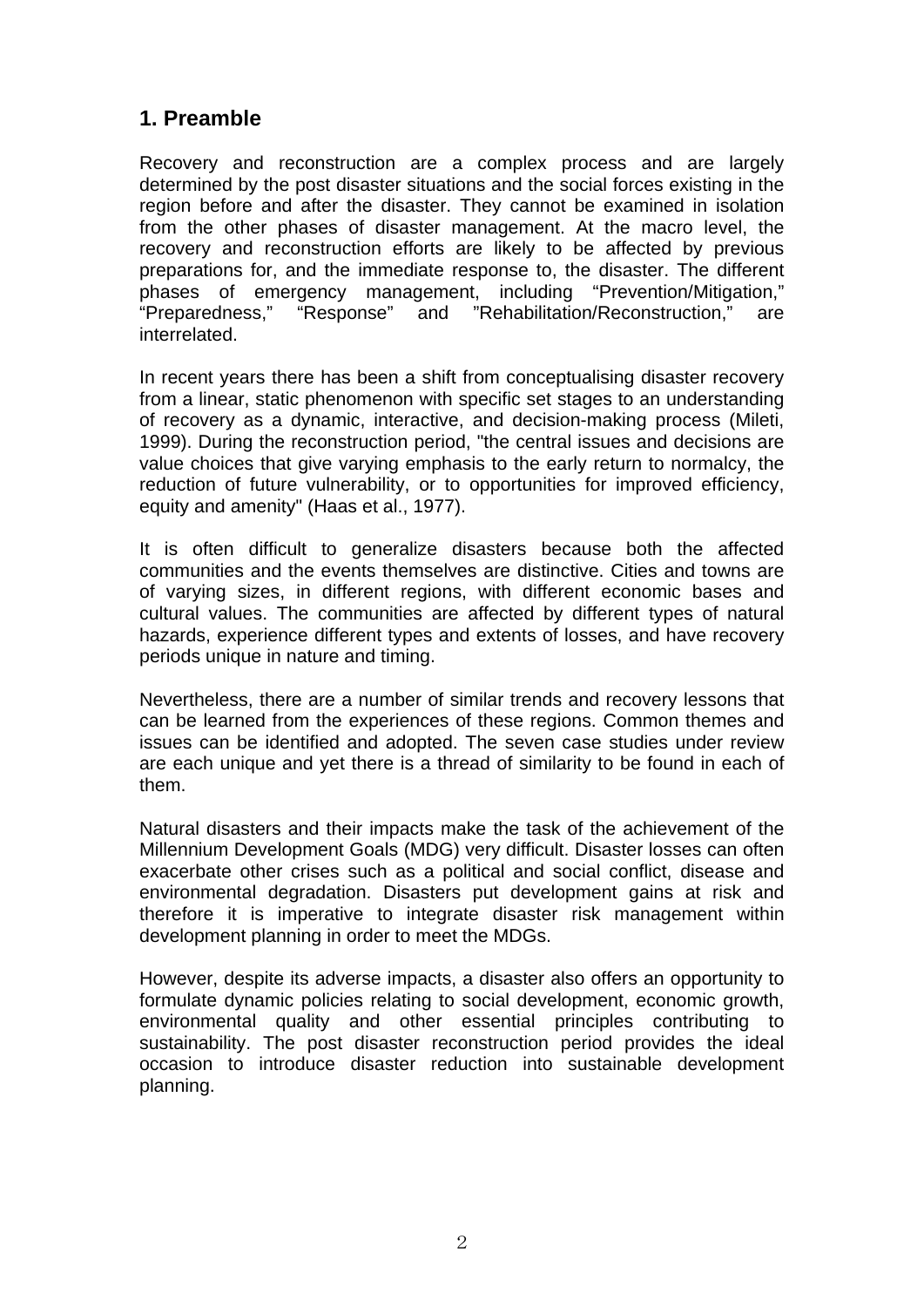# **2. Background**

#### **1) Pinatubo Volcanic Eruption**

The Pinatubo Volcanic Eruption occurred in June 1991 in the island of Luzon in Philippines. Mount Pinatubo's eruption was considered the largest volcanic eruption of the century to affect a densely populated area. The eruptions precipitated huge fast-flowing mudflows or lahars, posing a more serious and lingering threat to life, property and environment.

The destruction, coupled with the continuing threat of lahars and ash fall, disrupted the otherwise flourishing economy of Central Luzon, slowing the region's growth momentum and altering key development activities and priorities. The regional office of the Department of Social Welfare and Development (DSWD) reported a total of 657 persons dead, 184 injured and 23 missing as of 29 September 1991. Damage to crops, infrastructure, and personal property totalled at least P10.1 billion (US\$374 million) in 1991, and an additional P1.9 billion (US\$69 million) in 1992.

The report states that the government of Philippines was able to pursue its recovery and rehabilitation plan more efficiently and effectively with the support and assistance of other governments and international funding institutions. Most of the foreign assistance for rehabilitation and reconstruction came in the form of grants, loans, and technical assistance packages. Among the countries that extended assistance included Australia, Canada, France, Germany, Israel, Japan, Netherlands, United Kingdom and U.S.A. World Bank and Asian Development Bank (ADB) also provided support and loan facilities.

#### **2) Hurricane Mitch**

The Hurricane Mitch, which occurred in October 1998, was the largest natural disaster in history of Central America. It left over 10,000 persons dead, 1.5 million displaced, and affected one out of every five inhabitants in Honduras, Nicaragua, Guatemala, and El Salvador. Agricultural production suffered heavy losses; vital economic and social infrastructure was destroyed. Estimated overall economic losses amounted to over US\$4 billion, slowing the expected annual growth rate for 1999 from 5.3 to 2.9 percent.

The response of the international agencies was encouraging. An Inter-agency meeting (Food and Agriculture Organization (FAO), International Fund For Agricultural Development (IFAD), International Labour Organization (ILO), United Nations Conference on Trade and Development (UNCTAD), United Nations Environment Programme (UNEP), United Nations Educational, Scientific and Cultural Organization (UNESCO), United Nations Population Fund (UNFPA), United Nations Human Rights Commission (UNHRC), United Nations Children's Fund (UNICEF), United Nations Industrial Development Organization (UNIDO), World Food Programme (WFP), World Health Organization (WHO), Inter-American Development Bank (IDB), International Monetary Fund (IMF), World Bank, International Organization for Migration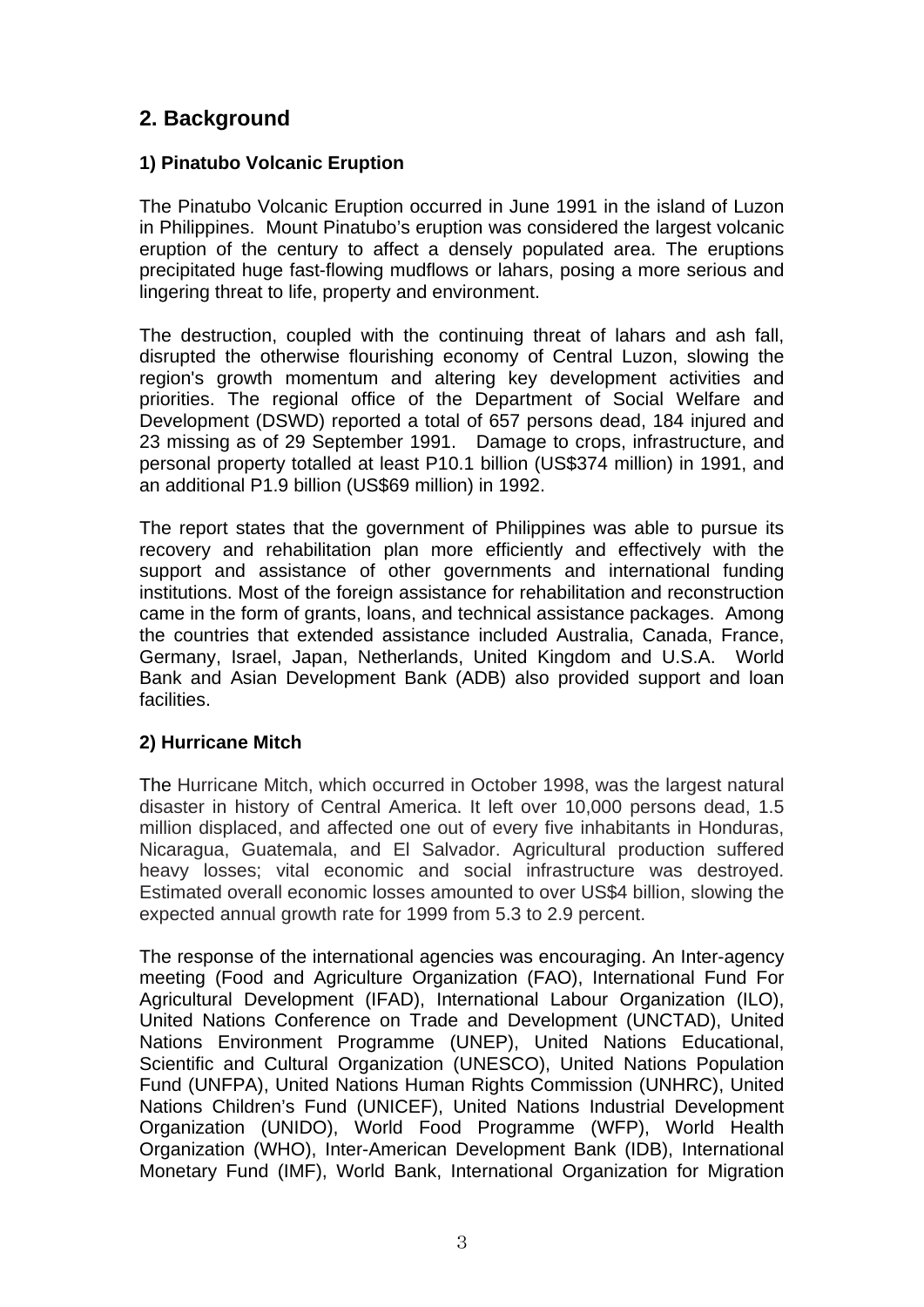(IOM), International Federation of Red Cross and Red Crescent Societies (IFRC), InterAction) co-chaired by United Nations Development Programme (UNDP) and Office for the Coordination of Humanitarian Affairs (OCHA) underlined the need for a Transitional Appeal in order to raise adequate support for continuing relief needs as well as to forge links with longer-term rehabilitation. The sectors covered by the appeal were health, water and sanitation, shelter, food security, agriculture, education, coordination, and management.

#### **3) Flash floods and landslides in Venezuela**

Ten days of torrential rains in the Vargas state of Venezuela in December 1999 led to flash floods and massive mudslides that affected nine northern states where 75 percent of the country's population live, sweeping away thousands of homes. In total, an estimated 15,000 to 20,000 people died, more than 8,000 homes were affected, and about 500,000 survivors had to be evacuated from the region. According to the United Nations Economic Commission for Latin America and the Caribbean (UN/ECLAC) the losses amounted to 3.3 % of Venezuela's GNP.

The response of the international community to the emergency was immediate and generous through international organizations, bilateral governmental agreements, and the civil society. Five days after the disaster, the total international financial assistance amounted to more than US\$ 8 million coming from more than 20 countries, international agencies and nongovernmental organizations. Several member countries of the European Union (EU), offered concessional loans to Venezuela of over US \$100 million. Multilateral organizations provided an estimated total of US  $$1,250$  million (IDB: US\$337 million; World Bank: US\$588 million; Corporación Andina de Fomento: US \$ 325 million) intended primarily for the water sector, communications and housing sectors.

#### **4) El Salvador Earthquakes**

On 13 January, 2001, an earthquake measuring 7.6 on the Richter scale with an epicentre just off the coast of El Salvador devastated the country. Exactly a month later, on 13 February, a second earthquake measuring 6.6 struck the nation. More than 3,000 aftershocks took place during this time and afterwards including earthquakes on 17 February and 28 February that registered 5.1 and 5.6 on the Richter scale.

The damage caused to this country with just over 6 million inhabitants was enormous. The final toll amounted to 1,259 people killed, 8,964 injured, 149,563 houses destroyed, 185,398 houses damaged, 2,647 public schools, 24 hospitals, 28 health clinics, 2,300 kilometres of roads, and 75% of potable water systems damaged or destroyed. Overall, 1.5 million people, 25% of the population of El Salvador, suffered grave losses from the earthquakes. Damaged infrastructure left unusable by the earthquakes included 40% of hospital capacity and 30% of the nation's schools. Total economic loss was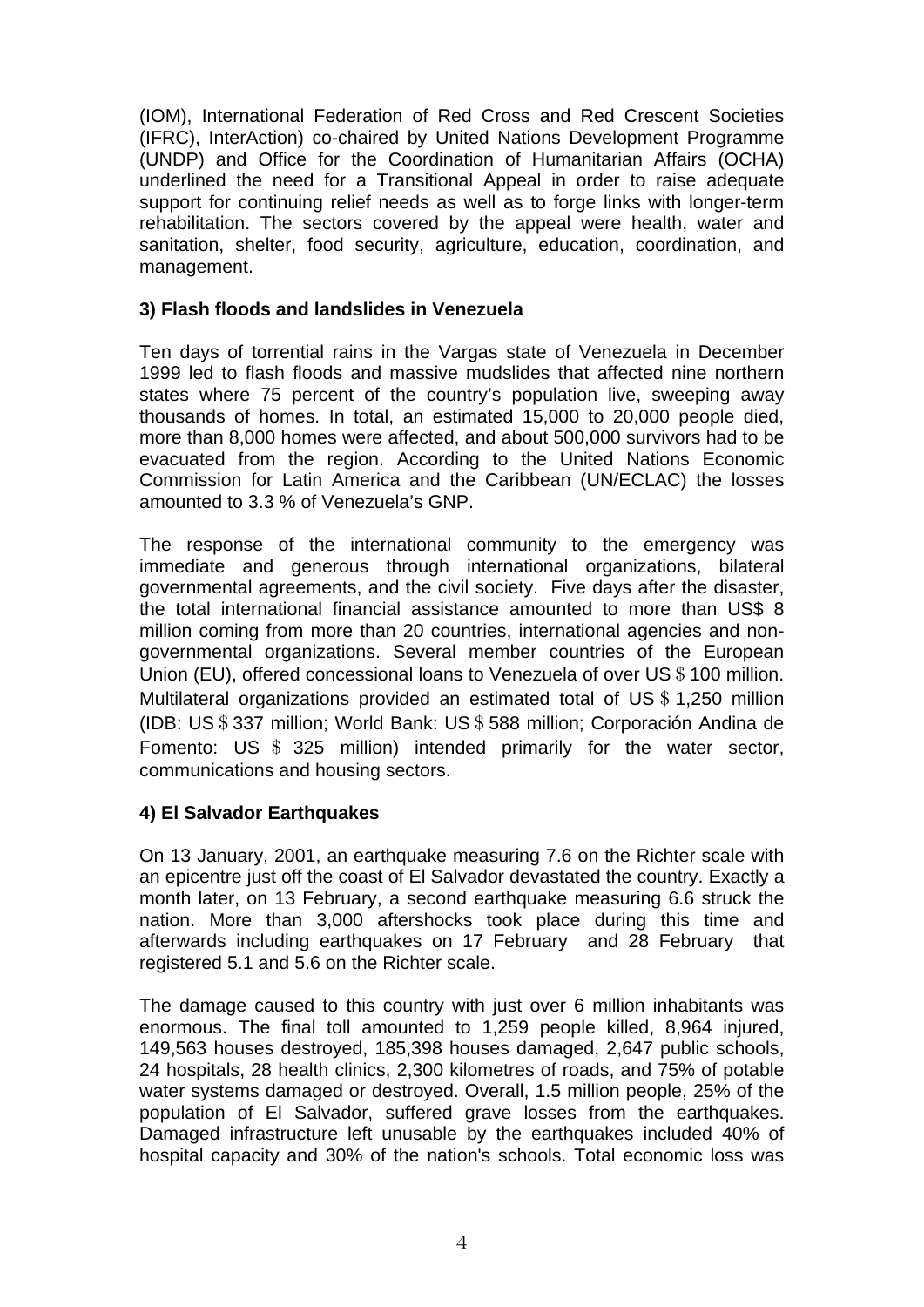estimated at US\$1.255 billion, equivalent to one-half of the annual national government budget.

By mid-2001, the reconstruction process had started although with mixed results. United States Agency for International Development (USAID)/El Salvador reconstruction assistance focused on the revitalization of social infrastructure for the rural poor, including: housing, schools, childcare centres, public health infrastructure, and potable water and sanitation systems. The Government of Canada provided US\$805,000 to Pan American Health Organization (PAHO)/WHO, IFRC, and NGOs for emergency assistance and approximately US\$2.7 million in relief and reconstruction assistance to the Government of El Salvador. Approximately US\$645,000 of the funding was to be used to support rehabilitation efforts such as the reconstruction of houses, repairs to schools and potable water systems, and healthcare services in the earthquake-affected areas.

#### **5) Orissa Super Cyclone**

The cyclone of rare catastrophic intensity struck the eastern state of Orissa on 29-30 October 1999. It swept the entire Orissa coast, affecting 12 districts and parts of neighbouring West Bengal, devastating a 250 km stretch of eastern Orissa's coast. About 10,000 people were reported killed and many thousands more devastated. The violent cyclone swept the state with sustained winds of 160 mph. It was the worst cyclone in meteorological history, with one of the highest wind speeds ever recorded--223 mph.

The cyclone also destroyed the livelihood of the coastal state's farming community--it saturated more than 1 million hectares of cropland under salty water and killed some 406,000 livestock. About 11 million people, nearly a third of the state's population of 35 million, were estimated by the UN agencies to be directly affected, having lost their shelter, crops, cattle and livelihoods. Another 7 million people were partly affected due to the largescale collapse of infrastructure, including communications and surface transport.

In November and December 1999, several UN missions -- ILO, WHO, UNESCO and FAO -- visited Orissa to assess the impact of the cyclone and the long-term rehabilitation needs in agriculture, livelihood, health and education. Thematic workshops aimed at addressing emerging issues at the relief, rehabilitation and reconstruction phases were organised. The UN agencies worked out a preliminary budget of US\$50 million to be spent in the 15 years following the disaster. The report gives a good description of the various rehabilitation and reconstruction works undertaken by the various UN agencies and by other organizations like Cooperative for American Relief Everywhere (CARE), Department for International Development (DFID), ActionAid, IFRC, and World Bank.

#### **6) Gujarat Earthquake**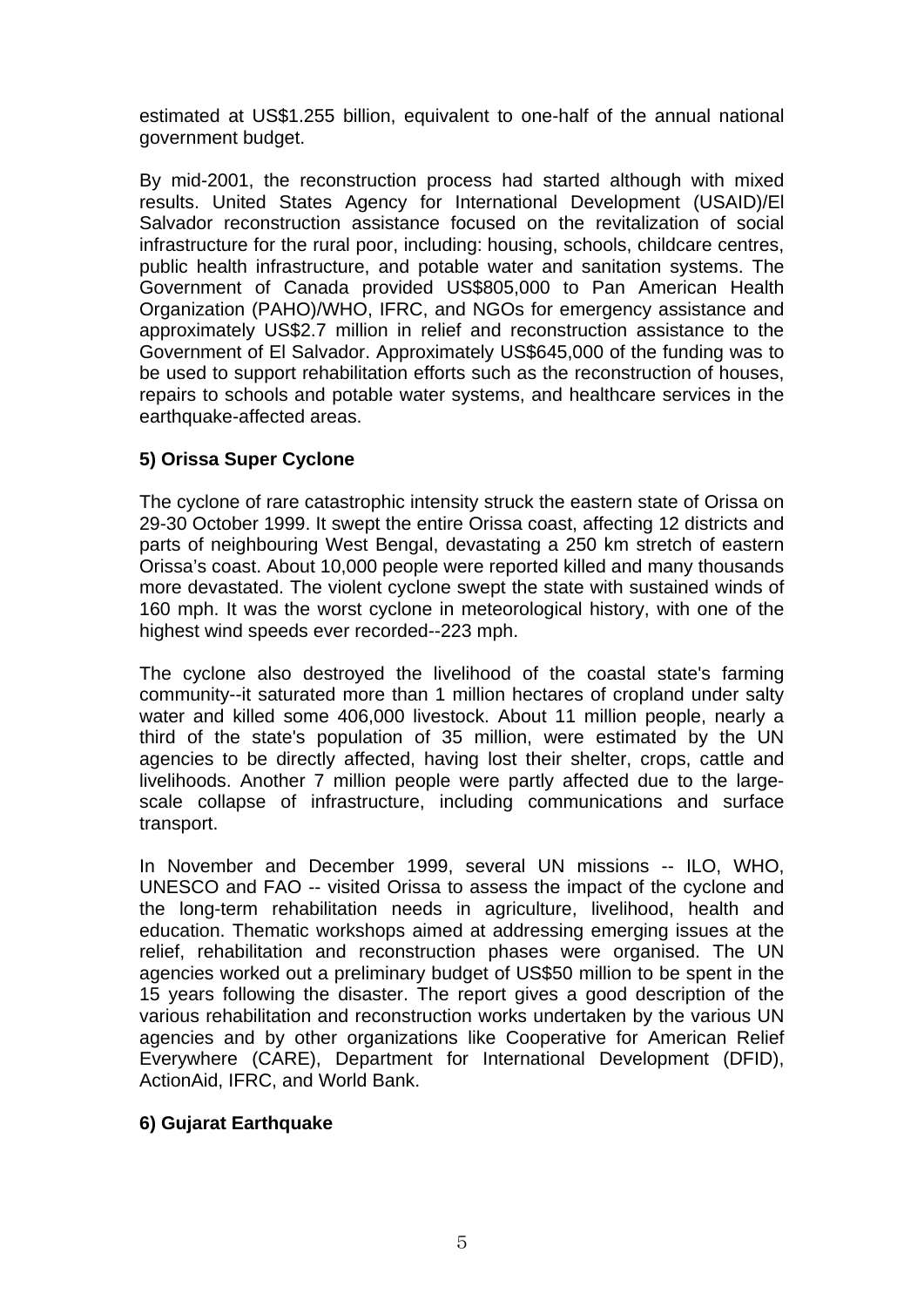The earthquake which occurred in Gujarat, western India in January 2001 caused massive loss of life and injury. It left nearly 1 million families homeless, and destroyed much of the area's social infrastructure: from schools and village health clinics, to water supply systems, communications and power. One month after the earthquake official Government of India figures placed the death toll at 19,727 and the number of injured at 166,000. The World Bank and the Asian Development Bank estimated that reconstruction would cost about Rs 10,600 crore (US\$2.3 billion). In their joint Gujarat Earthquake Recovery Program Assessment Report presented to the government of Gujarat, the two multilateral banks had put the total loss of assets, including private assets, at Rs 9,900 crore (US\$2.1 billion). The bulk of these losses were in the housing sector (Rs 5,200 crore /US\$1.1 billion). Among the other severely affected sectors were education, health, rural water supply, irrigation, transport, and public buildings and monuments. The World Bank and the Asian Development Bank announced loans worth US\$300 million and US\$500 million respectively. Other agencies like the DFID, USAID, Canadian International Development Agency (CIDA) and EU too provided financial assistance for the rehabilitation projects.

#### **7) Marmara Earthquake**

An earthquake measuring 7.8 on the Richter scale struck Izmit in the Maramara region of Turkey on 17 August, 1999. It claimed over 17,000 lives and left nearly 32,000 injured. The World Bank's preliminary assessment report in September 1999, estimated economic damage due to the earthquake to be between US\$3.1 and 6.5 billion. The damage to housing was estimated to be around US\$1.1 and 3 billion and damage to essential services at US\$500 million.

The government of Turkey collaborated with international agencies like the World Bank to draft its reconstruction programmes. A comprehensive reconstruction framework was drafted by the World Bank, UNDP, the EU and other international agencies and was funded by the European Investment Bank and the World Bank. Two World Bank projects namely the Emergency Earthquake Recovery Loan (EERL) and the Marmara Earthquake Emergency Reconstruction Project (MEER) comprised a substantial part of the reconstruction programme. The EERL was used for short-term purposes, while the MEER was used for short term and medium term projects.

| Table 1: Disaster details |                                |                                                                                           |                                  |                                                            |                                             |                                              |                                            |
|---------------------------|--------------------------------|-------------------------------------------------------------------------------------------|----------------------------------|------------------------------------------------------------|---------------------------------------------|----------------------------------------------|--------------------------------------------|
| Sr.<br>No                 | <b>Disaster</b>                | When & where                                                                              | <b>Death</b><br>Toll<br>(approx) | <b>Total</b><br><b>Populatio</b><br>n Affected<br>(approx) | <b>Houses</b><br><b>Damaged</b><br>(approx) | <b>Infrastructure</b><br>Damaged<br>(approx) | <b>Economic</b><br><b>loss</b><br>(approx) |
| 1.                        | Pinatubo<br>Eruption           | Luzon island in<br>Philippines on 12<br><b>June 1991</b>                                  | 657                              | 2.1 million                                                | 81,654                                      | P3.8 billion<br>(Pesos)                      | P <sub>12.489</sub><br>million             |
| 2.                        | El Salvador<br>Earthquake<br>S | Cuscatalan, San<br>Salvador, San<br>Vicente and Paz on<br>January and 13<br>February 2001 | 1,259                            | 1.5 million                                                | 334,866                                     | $-N.A-$                                      | US\$1,255<br>billion                       |
| 3.                        | Flash                          | Vargas state in                                                                           | 15,000-                          | -NA-                                                       | 8,000                                       | <b>US\$ 1,961</b>                            | US\$3,237                                  |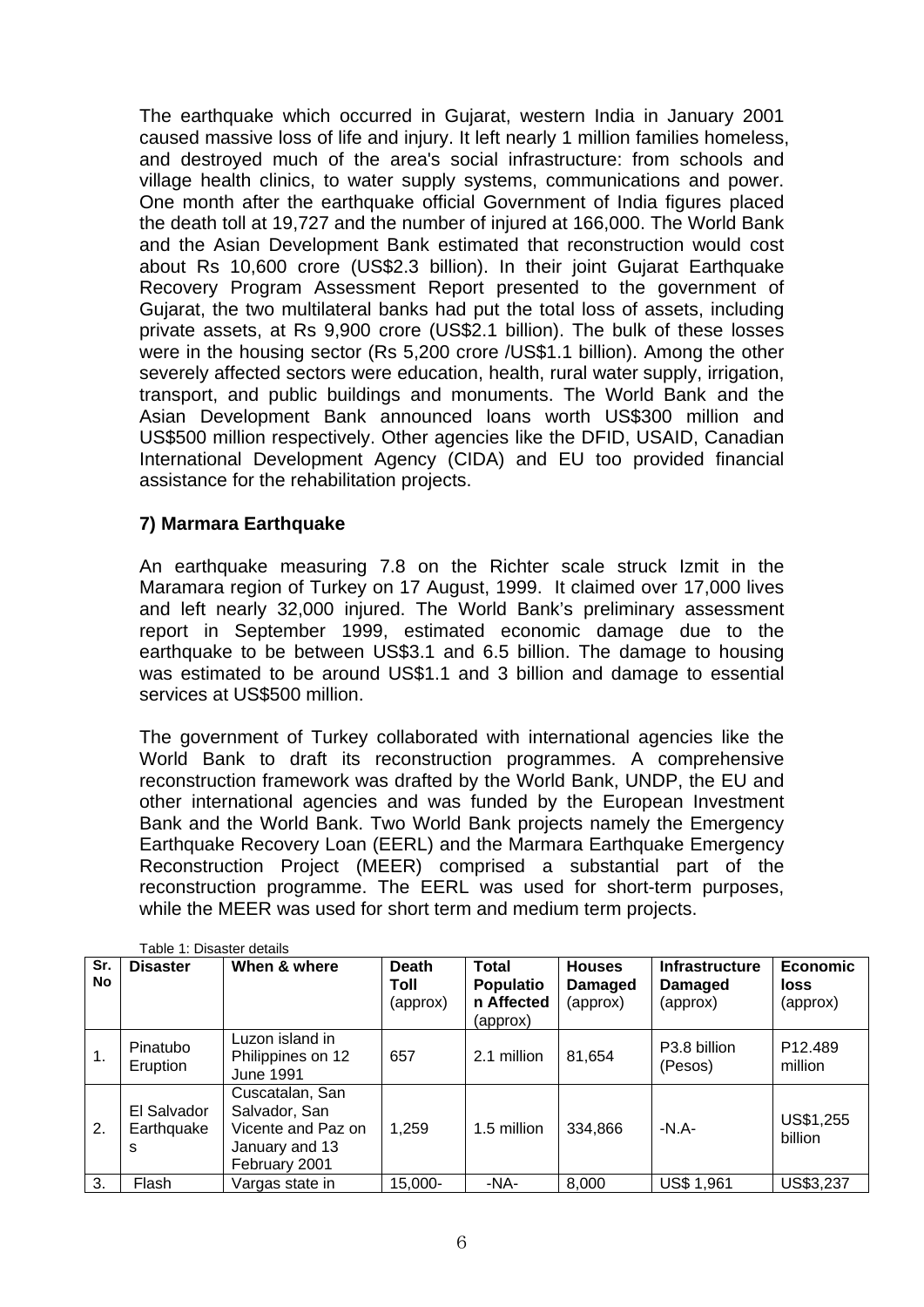|    | floods and<br>landslides   | Venezuela on 15<br>&16 December<br>1999                                       | 20,000             |                 |                                                                         | million                    | million                               |
|----|----------------------------|-------------------------------------------------------------------------------|--------------------|-----------------|-------------------------------------------------------------------------|----------------------------|---------------------------------------|
| 4. | Hurricane<br>Mitch         | Honduras,<br>Nicaragua,<br>Guatemala and El<br>Salvador on 26<br>October 1998 | 10,000             | 3.5 million     | 386,000                                                                 | US\$ 5 billion             | US\$<br>6<br>billion                  |
| 5. | Gujarat<br>Earthquake      | Kutch in Gujarat on<br>26 January, 2001                                       | 20,000             | 15.9<br>million | 424,510                                                                 | $-NA-$                     | \$2.1<br>US<br>billion                |
| 6. | Orissa<br>Super<br>Cyclone | 12 districts of Orissa<br>on 29 October 1999                                  | 9,893              | 11 million      | 16.49<br>lakhs                                                          | -N $A$ -                   | -NA-                                  |
| 7. | Marmara<br>Earthquake      | Izmit, Turkey on 17<br>August 1999                                            | 17,000<br>(approx) |                 | Damage to<br>housing<br>estimated<br>between<br>US\$1.1 to<br>3 billion | <b>US\$ 500</b><br>million | US\$ 3.1 to<br>US\$<br>6.5<br>billion |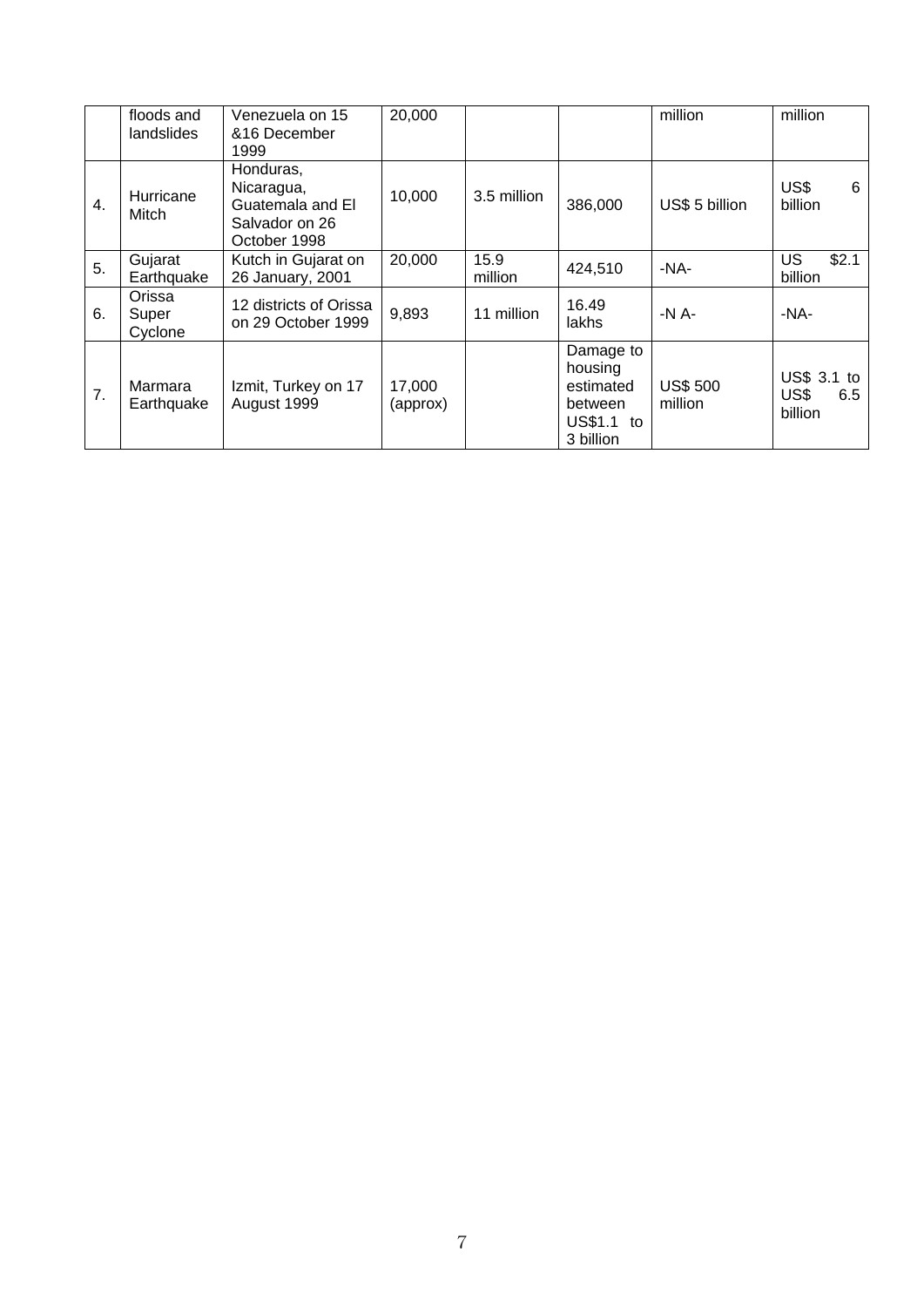# **3. Rehabilitation Objectives**

The rehabilitation objectives in all the disasters under study were largely framed in consultation with the international aid and donor agencies. This is clearly illustrated in the report on Hurricane Mitch. There, an important step in the reconstruction and rehabilitation processes was in the Stockholm Consultative Group Meeting. On 25-28 May 1999 in Stockholm, Sweden, IDB chaired a meeting of the Consultative Group (CG) for the Reconstruction and Transformation of Central America. The conference was a forum for Central American nations to present their plans for national reconstruction and transformation, and an opportunity for donor countries to make pledges and coordinate funding priorities in response to the crisis provoked by Hurricane Mitch.

The objectives broadly were the same but varied in some specifics. The aim of the recovery and reconstruction efforts in the seven case studies focussed on the restoration of infrastructure, the building of roads, hospitals and homes, restoration of economic activity and the reduction of vulnerability by the adoption of disaster reduction measures. In the aftermath of the Pinatubo eruption, the Government of Philippines decided to adopt preparedness measures against the mudflows or lahars. It also sought to ensure the continuous flow of goods and services and to reduce the susceptibility of infrastructure in the event of areas being affected by mudflows. The government also aimed at preventing further degradation of the environment and to restore damaged ecosystems.

In the case of Hurricane Mitch likewise, the goal of the reconstruction efforts was to reduce the social and ecological vulnerability of the region. The reports on the flash floods and landslides in Venezuela and the earthquakes in El Salvador do not give any details of the objectives of the reconstruction efforts.

In the report on Hurricane Mitch, however, the objectives are clearly spelled out in the Stockholm Declaration, which laid out the following objectives to guide the reconstruction process:

- Reduce the social and ecological vulnerability of the region, as the overriding goal.
- Reconstruct and transform Central America on the basis of an integrated approach of transparency and good governance.
- Consolidate democracy and good governance, reinforcing the process of decentralization of governmental functions and powers, with the active participation of civil society.
- Promote respect for human rights as a permanent objective. The promotion of equality between women and men, the rights of children, of ethnic groups and other minorities should be given special attention.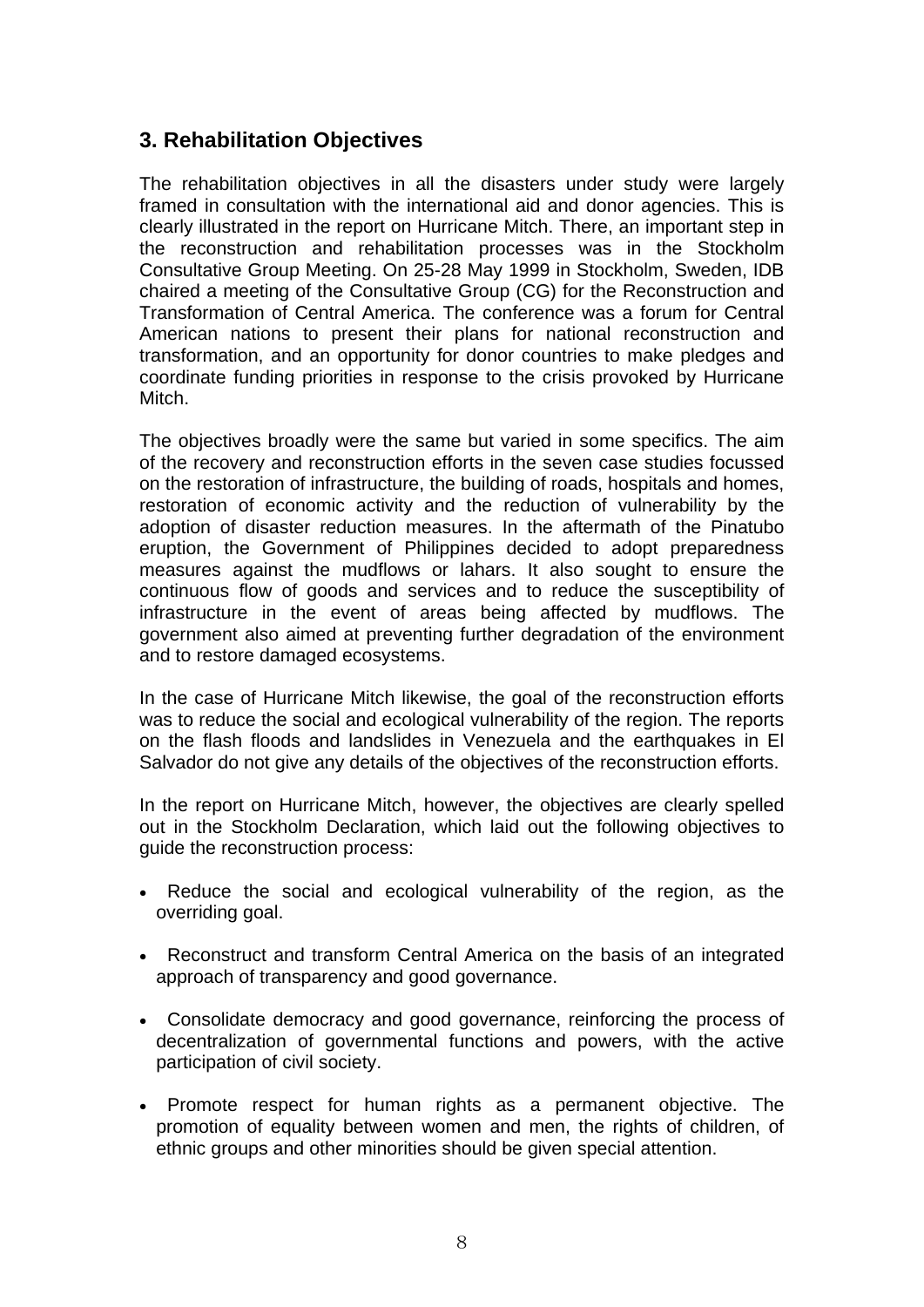• Coordinate donor efforts, guided by priorities set by the recipient countries. Intensify efforts to reduce the external debt burden of the countries of the region.

The reports on the Orissa Super Cyclone and the Marmara Earthquake and to a lesser extent the one on the El Salvador Earthquakes, the objectives are enumerated in terms of the sectoral interventions by the international agencies. The report on Orissa Super Cyclone lists in a table the areas of intervention by the UN agencies in the rehabilitation process.

| <b>UN agency</b>                        | <b>Sectors of Intervention</b>        |
|-----------------------------------------|---------------------------------------|
| <b>UNDMT</b>                            | Disaster Preparedness, MIS support,   |
| (United Nations Disaster                | UN House operation, Advocacy and      |
| <b>Management Team)</b>                 | communication and Intersectoral       |
|                                         | coordination                          |
| <b>UNICEF</b>                           | Health, Education, Child development  |
|                                         | and nutrition, Child protection and   |
|                                         | Child Rights.                         |
| <b>UNESCO</b>                           | <b>Textbooks</b>                      |
| <b>WHO</b>                              | Health                                |
| <b>FAO/UNDP</b>                         | <b>Agriculture/Allied sectors</b>     |
| <b>ILO/UNDP</b>                         | Livelihood support for artisans       |
| <b>UNDP</b>                             | Development<br>Shelter<br>and<br>slum |
|                                         | improvement                           |
| <b>WFP</b>                              | Nutrition/Food for work               |
| <b>UNCHS (United Nations Centre for</b> | <b>Technical Know-how/Expertise</b>   |
| Human Settlement)                       |                                       |
| <b>UNFEM (United Nations</b>            |                                       |
| Development Fund for Women)             |                                       |
| UNHCR (The Office of the United         |                                       |
| Nations High Commissioner for           |                                       |
| Refugees)                               |                                       |
| <b>UNFPA</b>                            |                                       |

Table 2 : UN Sectoral Intervention in Orissa

The report on the Marmara Earthquake gives a breakdown of the MEER project undertaken by the World Bank, mentions the various projects for which the World Bank allocated funds. These include Disaster Response System and Risk Reduction Strategy, which covered areas like Emergency Management System, Disaster Insurance Scheme and Land Use Planning and Enforcement of Construction Codes. The other areas of intervention were a trauma programme for adults, construction of permanent housing, business rehabilitation and rebuilding and repair of roads, water supply systems, wastewater systems, power distribution networks.

In the El Salvador Earthquakes the report mentions that the USAID/El Salvador reconstruction assistance focused on the revitalization of social infrastructure for the rural poor, including: housing, schools, child care centres, public health infrastructure, and potable water and sanitation systems.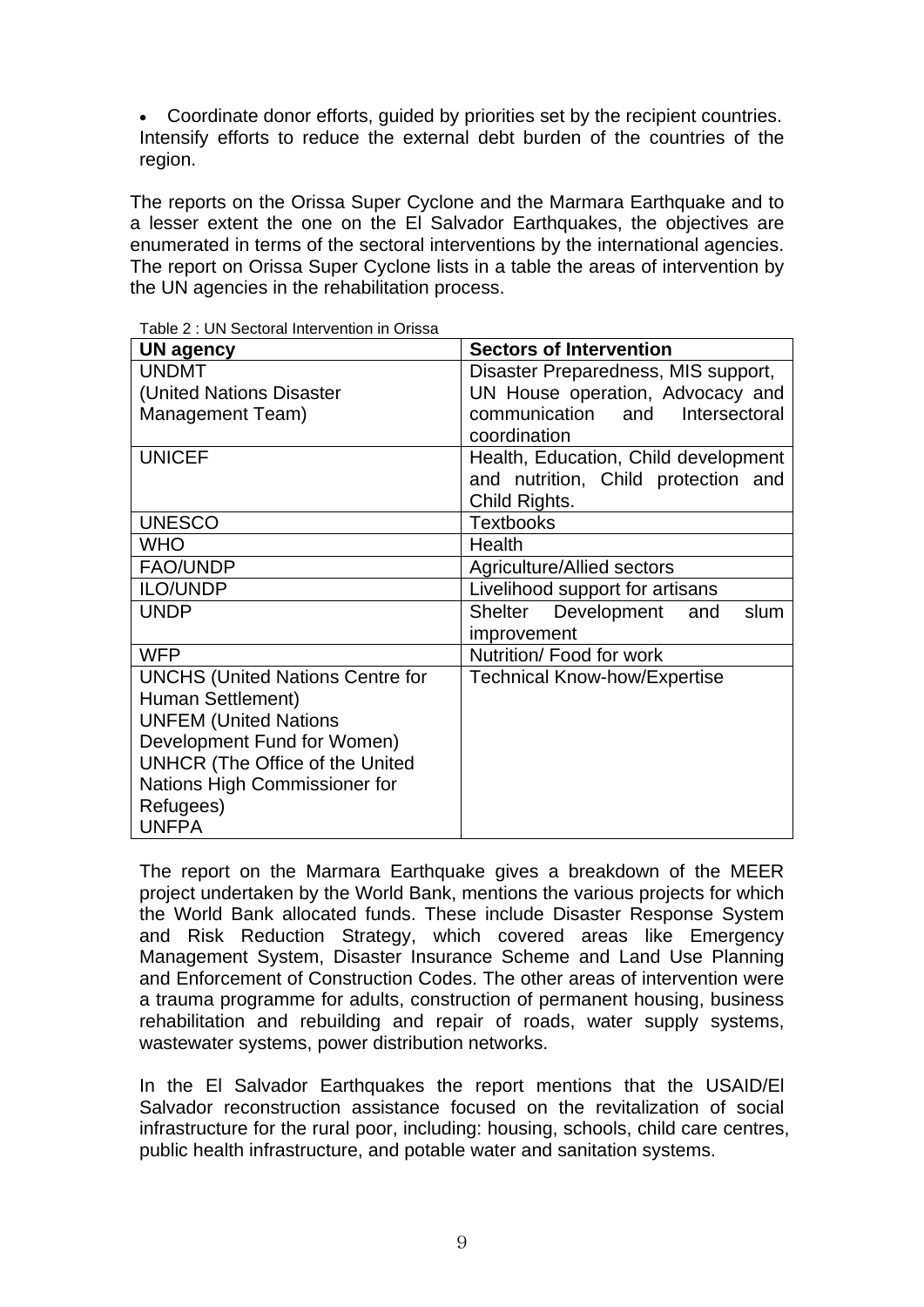The report on the Gujarat Earthquake lists out some of the objectives and also how many of them were achieved. The Government of Gujarat, with the support of World Bank and ADB, initiated Gujarat Emergency Earthquake Reconstruction Project (GEERP). The rehabilitation and reconstruction effort was the biggest–ever housing program undertaken in the entire world in terms of numbers and geographic area. One of its objectives in the housing sector was the owner-driven housing construction facilitated by financial, material and technical assistance by the government.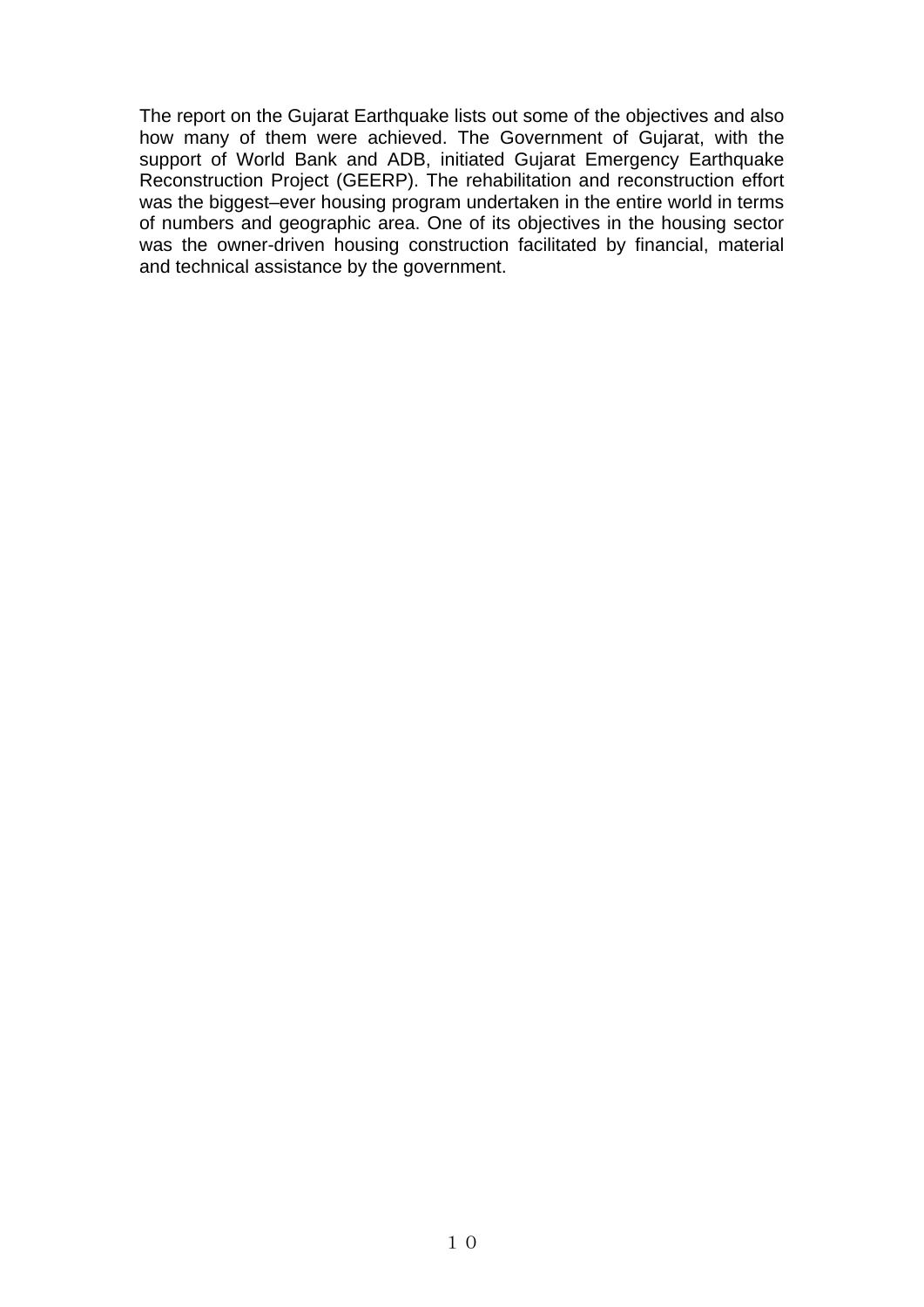# **4. Analysis**

There are no universally accepted methods to gauge the progress in the risk reduction process or the impact of international cooperation. The international assistance is largely tabulated in terms of the total financial contributions. It is imperative to have standards based on comprehensive evaluations of the current situation and then develop tools and mechanisms to periodically monitor progress and evaluate impact.

In the light of the criteria that were laid down for the assessment of rehabilitation and reconstruction works in these disasters very few of the disasters under study are able to pass muster. These criteria as spelt out in the outline to this report are:

- Appropriate institutional and operational frameworks to facilitate immediate recovery as well as long-term sustainable development
- Assessment of the existing protocols and mechanisms for cooperation and coordination among the international agencies and the affected country
- The presence or otherwise of systems to assist swift and efficient recovery of the affected populace
- Legal, institutional and financial mechanisms/ structures to facilitate recovery and reconstruction
- The presence or otherwise of an advisory group to assist in the development of a recovery plan
- Training of personnel in charge of recovery on a regular basis

Additionally other criteria to be taken into consideration are:

- Whether the reconstruction works incorporated risk reduction concerns and practices and were able to reduce overall vulnerability of the affected communities over a period of time.
- Whether the reconstruction projects were able to provide an impetus to socio-economic recovery and plan for strategic investments in order to facilitate resumption of the productive processes.
- Whether the recovery efforts were able to initiate structural reform in the socio-political and economic environment of the country leading to long-term development.

In terms of the first criteria of institutional and operational frameworks in almost all the disasters under study, some operational structures were set up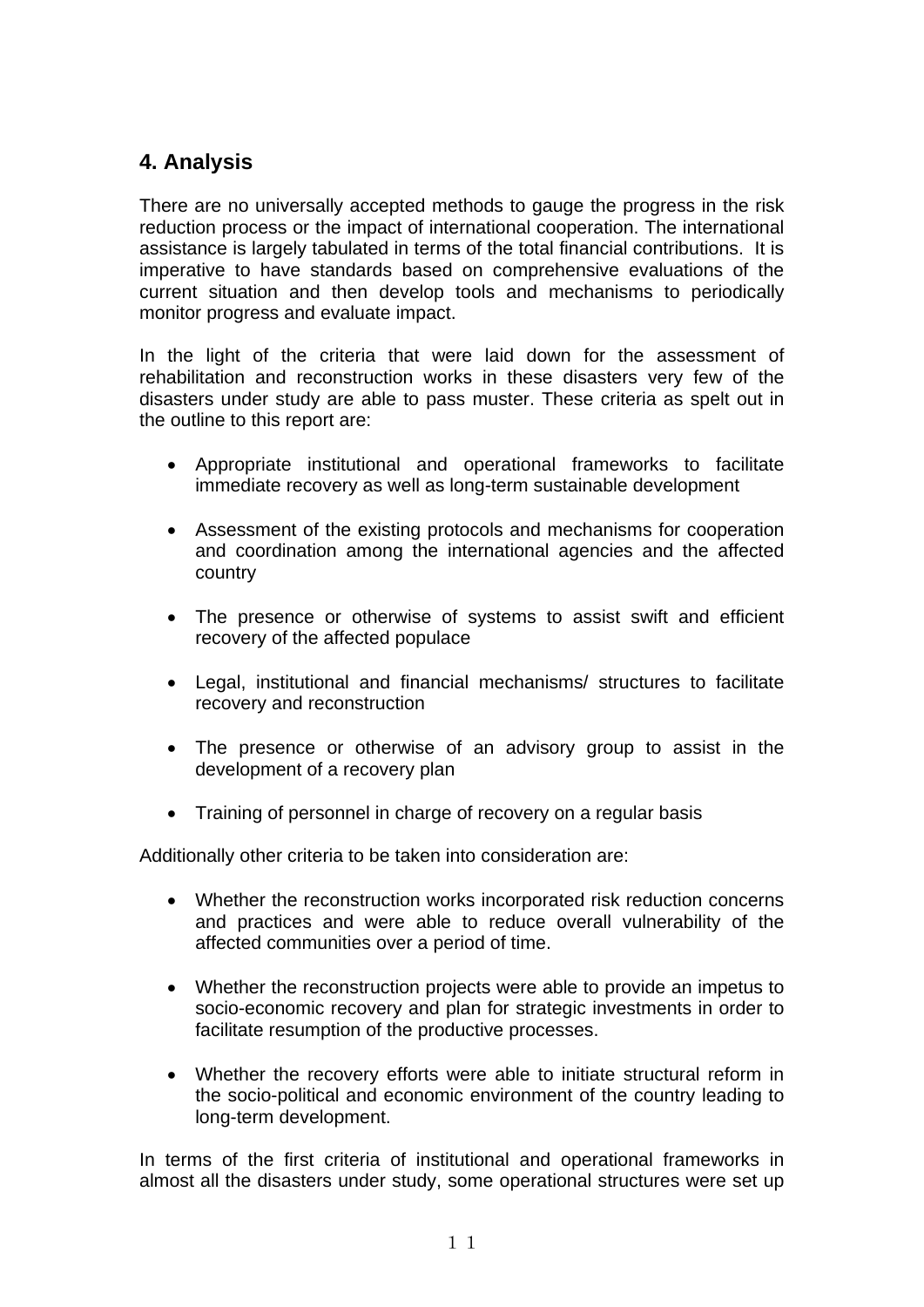in the immediate aftermath of disasters. In the Philippines, the *Presidential Task Force on the Rehabilitation of Areas Affected by the Eruption of Mount Pinatubo* or Task Force Mt. Pinatubo was established. It was mandated to guide and coordinate all rehabilitation efforts of the government, including those participated in by the private sector and the international community. After a year, the *Mount Pinatubo Assistance, Resettlement and Development Commission* succeeded the Task Force by virtue of a law, Republic Act 7637, passed by the Philippine Congress and signed by the President Fidel V. Ramos on 24 September 1992. With a term of six years, the Commission was mandated, among others, to formulate policies and plans, to coordinate the implementation of programs and projects, and to administer the initial 10 billion peso fund appropriated for the "aid, relief, resettlement, rehabilitation and livelihood services as well as infrastructure support for the victims."

In the regions affected by Hurricane Mitch, an Ad-hoc Emergency Management Committee (CONE) at the national level was created to function as an information centre, headed by a Minister of State. The permanent Committee for Contingencies (COPECO) was the coordinating body for all the Regional Disaster Committees (CODERs) and Municipal Disaster Committees (CODEMs). Information was fed from the CODEMs through CODERs to COPECO and CONE. The UNDP in Nicaragua helped in designing a new disaster management strategy. Early in 2000, the Nicaraguan National Assembly passed a new law creating the National System for Disaster Prevention, Mitigation and Attention and officially established the National Risk Reduction Plan as a primary operational instrument.

In Venezuela, UNDP performed a comprehensive and multidisciplinary damage evaluation that was provided to the Venezuelan Government and coordinated the activities of the multiple actors, both national and international, that participated in the emergency response.

However, these bodies were largely short-lived and limited to short-term goals. The exceptions were the Orissa State Disaster Management Authority (OSDMA) and the Gujarat State Disaster Management Authority (GSDMA) set up in the aftermath of the Orissa super cyclone and the Gujarat Earthquake respectively. GSDMA was the highest body created at the State Government level to tackle disasters effectively and efficiently. It is a mix of senior politicians as well as senior bureaucrats. Among the functions of GSDMA as laid out in its charter are:

- To undertake social and economical activities for rehabilitation and resettlement of the affected people that would include new housing, infrastructure, economic rehabilitation, social rehabilitation and other related programmes,
- To prepare programmes and plans to mitigate losses on account of disasters as a strategy for long- term disaster preparedness,
- To undertake research and study regarding causes for losses on account of natural disasters and to suggest remedial measures for minimizing the same,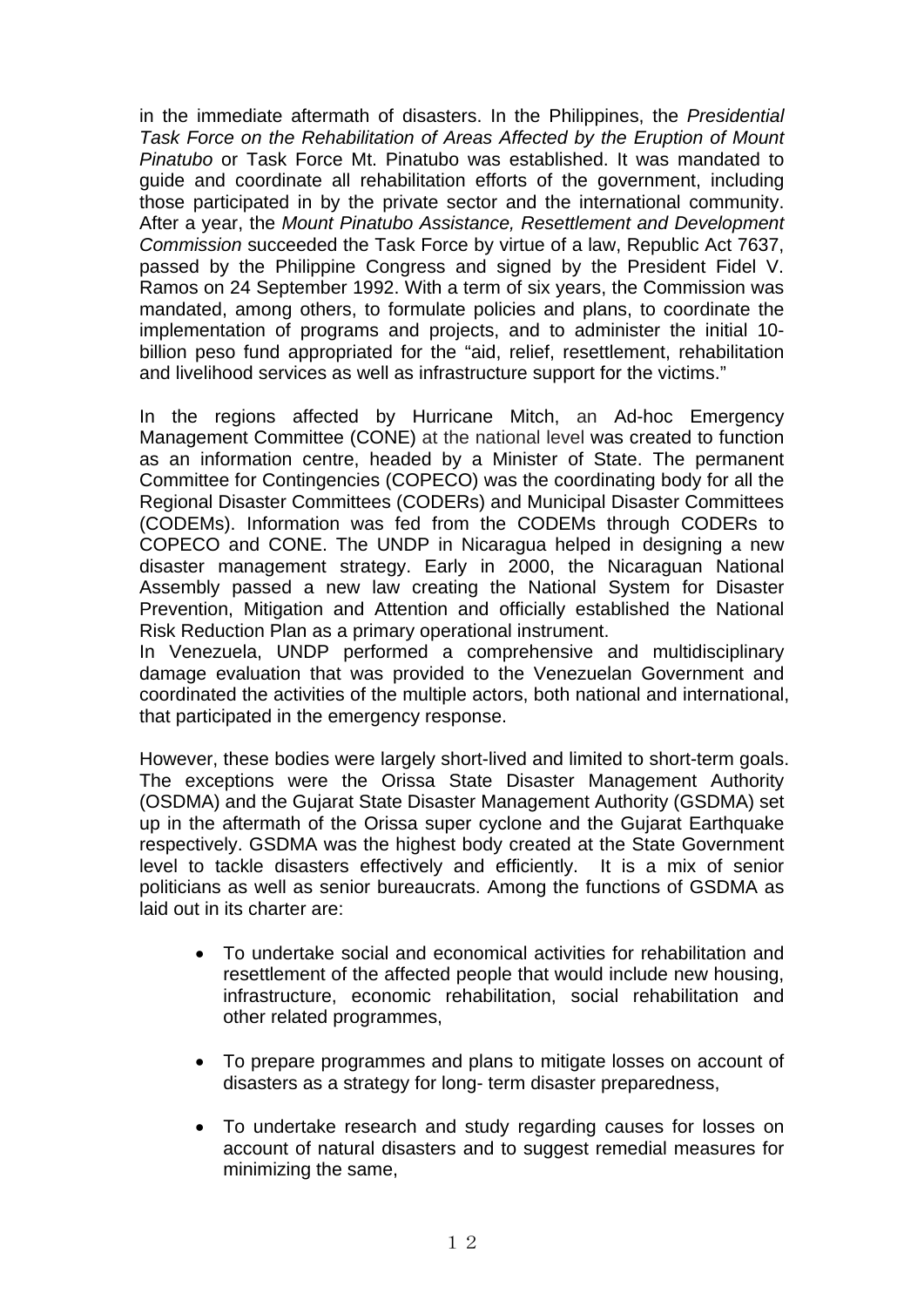- To obtain funds for rehabilitation and resettlement, and to ensure optimum utilization of these funds obtained in the form of the Government of India, World Bank and ADB, USAID, DFID, IFRC, Donors, NGOs and from financial institutions, public and private trusts or any other organisations,
- To manage the Gujarat Earthquake Rehabilitation and Reconstruction Fund,
- To act as nodal agency and co-ordinate various issues relating to the deserving victims, out of the funds, either directly or through a common fund.

In Gujarat, for the successful implementation of its housing reconstruction programme, GSDMA was awarded the UN Sasakawa Award. The citation of the award says "the Sasakawa Jury wishes to recognize the inclusive and innovative approach adopted by GSDMA in disaster situations, in which many partners and their stakeholders, both inside and outside India, provided knowledge and resources to formulate effective policies and legislation and prepare disaster management plans."

In Orissa, a notable success of the international rehabilitation efforts was the creation of the programme on Community-Based Disaster Management (CBDM), supported by UNDP and DFID of the Government of U.K. One of the highlights of the programme was the preparation of Community Contingency Plans. The project implemented over a period of 19 months in 10 blocks in the state strengthened the capacity of the government functionaries as well as communities to cope with natural hazards more effectively. These initiatives helped the state government to develop a state disaster management plan and policy. The UN agencies identified their strengths in the entire rehabilitation and reconstruction efforts as:

- Policy changes made in the Orissa state agriculture with focus on early warning system
- Community-based Development Plan of Orissa placed as a model for other states
- Creation of positive environment for attracting funds which resulted in the UN system contributions of US\$30million in response to Orissa Super Cyclone 1999 and over US\$ 23million in response to Gujarat Earthquake 2001
- Partnership with the Secretary to government of India for reconstruction management
- Strategic support provided for setting up of State Disaster Mitigation Authority in Orissa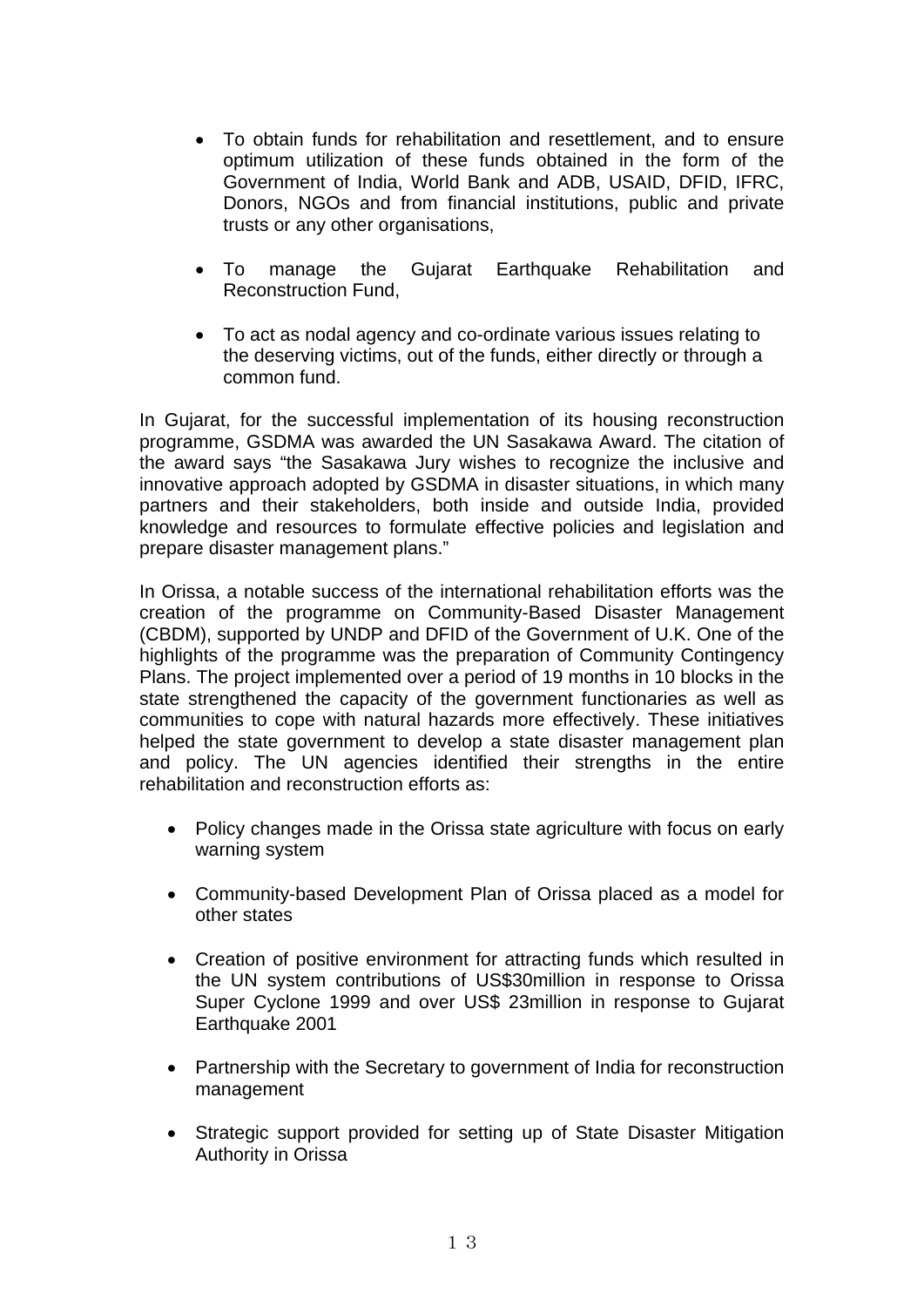• Strategy of the ongoing programmes of the UN family to channelize individual resources through the network of NGO partners with strong field presence, trust and credibility among the local communities in the affected areas, in addition to their co-operation.

As for laws governing reconstruction and rehabilitation the report on the Pinatubo eruption mentions that the Philippine Congress and the Office of the President promulgated a series of laws and regulations that governed the country's reconstruction and rehabilitation.

The financial assistance for reconstruction and rehabilitation was largely adequate in almost all the regions although its utilization was not efficient. The report on El Salvador points out that despite the generous assistance from the international community, the reconstruction and rehabilitation process has not been as effective as it would have been desired. In the areas affected by Hurricane Mitch, the report points out that the window of opportunity provided in the aftermath of the disaster to initiate systemic change was lost. The regional socio-economic structures remain the same. The endemic poverty of the region, which increased its vulnerability, was also not tackled. In Venezuela, a large proportion of the generous financial assistance was made available as well through the reallocation of loans granted but not disbursed. The actual disbursement of these funds was considerably delayed because it depended on the presentation of detailed programs for their use. The unstable political and administrative situation of the country acted as a hindrance to the effective operation of the international rehabilitation efforts.

In all the case studies, few years after the disaster, progress was made in the restoration of infrastructure, however there was very little progress in the process of ushering in long-term changes. The report on Hurricane Mitch states that, five years later, much of the damaged infrastructure of Central America has been restored. Groundwork was laid for the development of early warning systems and also for the relocation of habitation from vulnerable areas.

The report on the El Salvador Earthquakes informs that although over 200,000 temporary shelters were erected shortly after the earthquakes, the construction of more permanent housing was not taken up in earnest. By early 2002, there had been little reconstruction in the health sector, and 7 most damaged hospitals were described by health officials as still in "a critical state, and work on rebuilding smaller healthcare facilities had only begun." Most major highways had been repaired but local roads still needed work as of September 2001. The economic situation greatly deteriorated in El Salvador. Almost 51 percent of the population now lives below the poverty line, proportion nearly 4 percent higher than in 1999 and considered to be due to the quakes. In 2002, more than 200 Salvadorans were reported to be emigrating every day due to poverty.

Six months after the flash floods and landslides in Venezuela the social and economic situation in the country according to the study was still very precarious. There was, no long-term reconstruction program and for the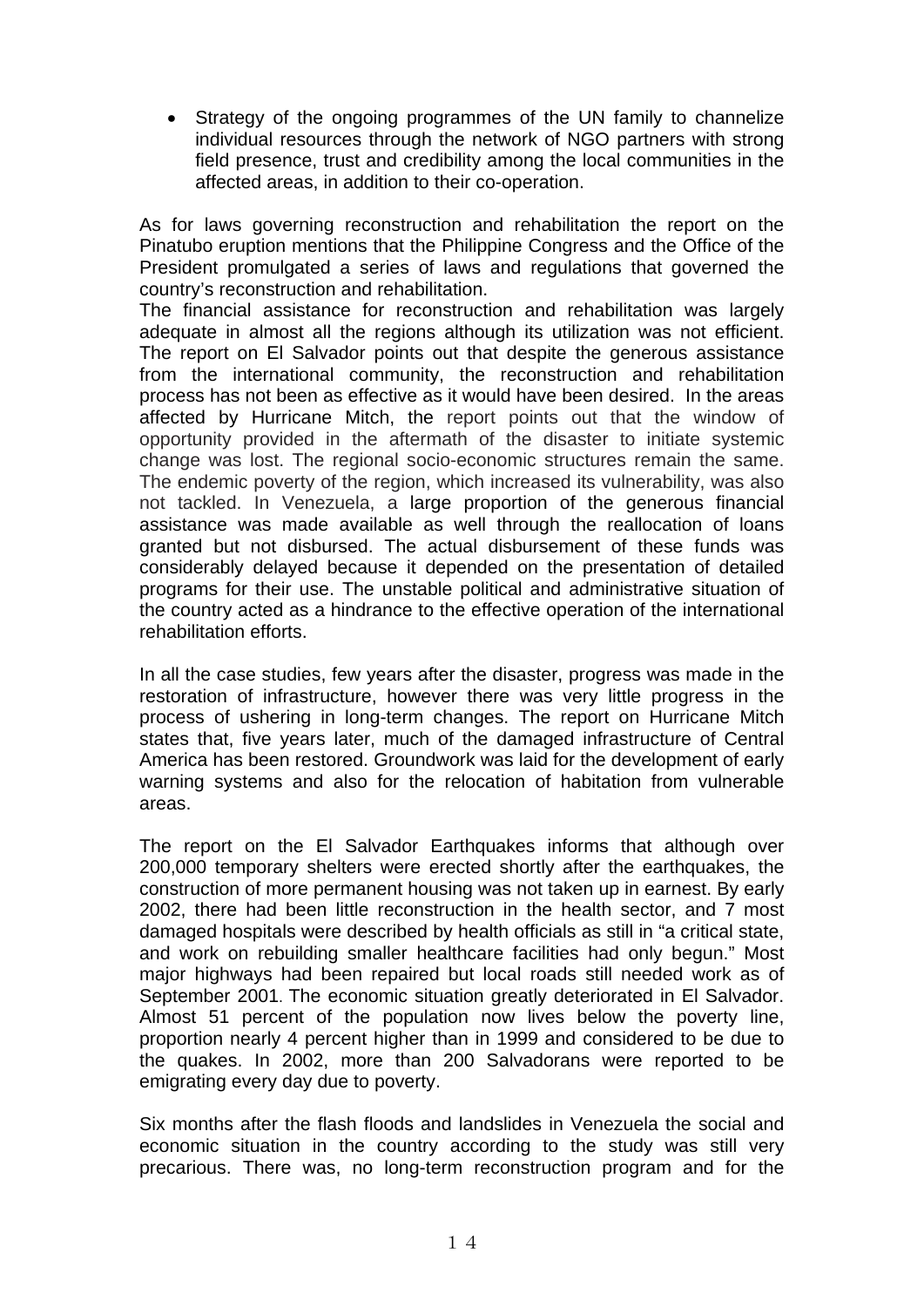international agencies it presented a complex situation leading to duplication of efforts. The report goes on to state that the widely held perception within the country was that the international assistance did make an impact during the emergency response period. However, its efforts in the rehabilitation and reconstruction process proved to be ineffective. The implementation of several externally funded reconstruction projects brought some new techniques and methodologies to Venezuela although there has been no evaluation of the significance of the technology transfer.

In the Orissa super cyclone, government as well as media reports show that the rehabilitation efforts in Orissa have not met with the anticipated level of success. This can be judged from this report in the 'Times of India' three years after the cyclone.

- Only 11 out of 100 proposed cyclone shelters had been built
- A mere 392 out of 3,779 schools had been rebuilt
- Government departments had not spent funds allocated to them for relief and rehabilitation.

The Times of India again in a report dated 9 April 2002 cited the state's revenue minister that major departments like water resources, rural development, and housing had not been able to utilize fully the funds allocated to them for rehabilitation works. Works which are worth only US\$ 9.55 million of the US\$ 51 million sanctioned by the World Bank had been used by March 2002. Another report in the India Today of 27 May 2002 also gives examples of the poor state of the rehabilitation efforts. Two years after the calamity, the state government had only been able to undertake reconstruction projects worth Rs 600 million under World Bank assistance. The Bank had agreed to provide an assistance of Rs 23.5 billion in the first phase.

The report on the Marmara Earthquake mentions that among the various reconstruction projects undertaken, the building of roads and the restoration of infrastructure have been largely successful. However, in the field of urban regeneration a lot remains to be achieved as yet. Some bottlenecks that still remain are:

- The practice of constructing gecekondus, i.e. poorly constructed ill planned housing, is widespread in Turkish society. It is often difficult to convince householders to replace their homes with earthquake resistant structures.
- Various schemes linked to earthquake reconstruction such as the system for state compensation for damaged buildings under the Disaster Law, and the scheme for partial ownership of real-estate, which give owners very powerful right proved difficult to implement.

Similarly the report on the Pinatubo eruption says that the application and use of good practices and experiences made available through technical assistance extended by other governments and international organizations, facilitating the development and implementation of critical development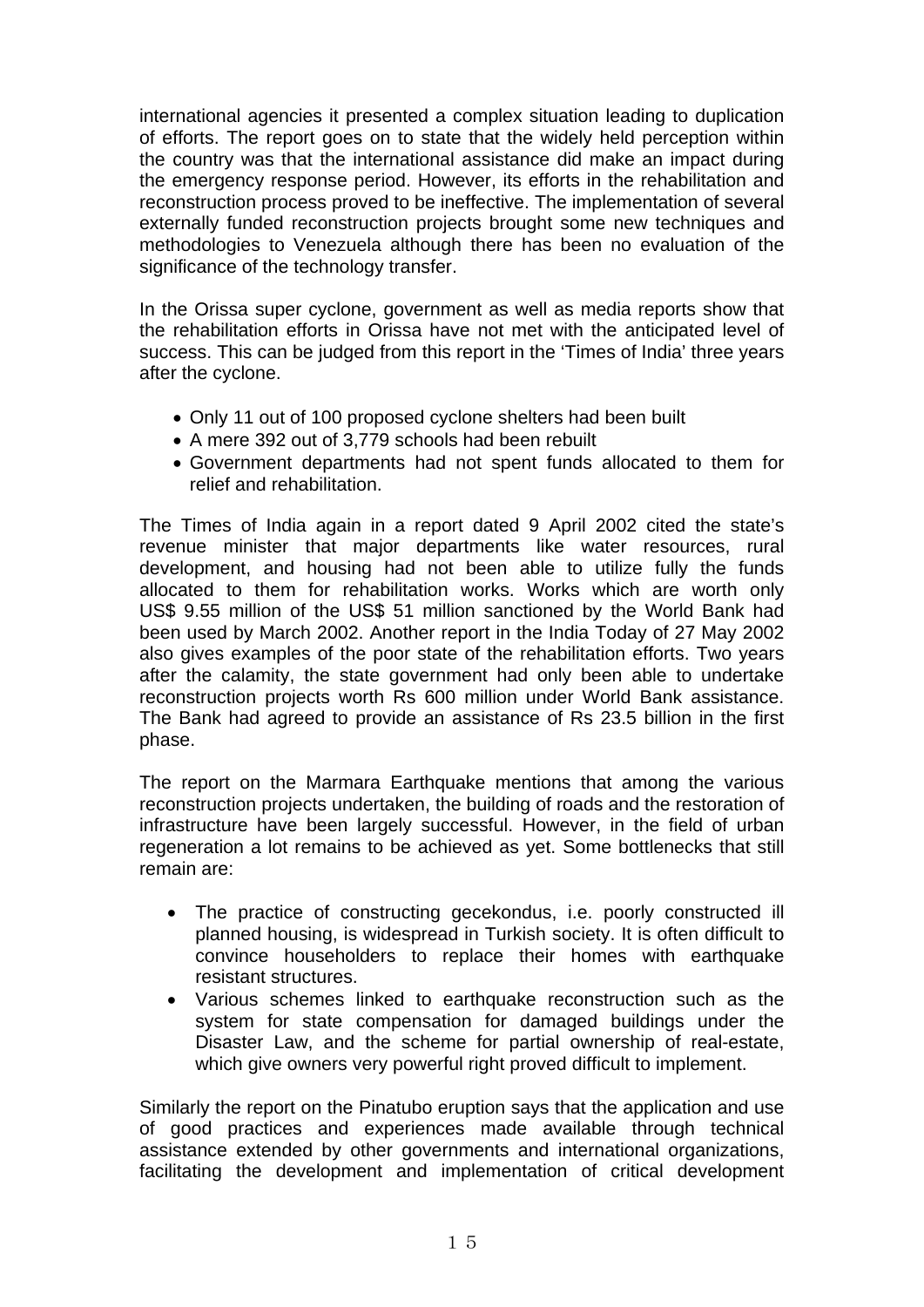programs and projects and the early recovery and rehabilitation of the affected areas. In terms of the above criteria, it seems apparent that only one of the above criteria, namely, that of legal system to assist recovery, was present.

The rehabilitation in Gujarat with the assistance of agencies like the World Bank, ADB and UNDP especially in the construction sector was largely successful. The ISDR report 'Living with Risk' says the reconstruction process in Gujarat did not conform to previous or traditional approaches for organising large-scale public works. There was collaboration between national and international interests as well as a conscious effort to ensure that local communities would be involved in the process and that their needs would be represented at every stage in the rehabilitation process. The document further states that "the fact that all plans for housing and community facilities were designed to meet construction standards for both earthquake and cyclone resistance, and that they were approved by both the communities and the appropriate government technical departments, illustrates practical measures that contribute to the future reduction of risks".

The Government of Gujarat reconstructed and repaired affected houses in record time of 2 years. Among the many innovative methods adopted in the housing reconstruction efforts were:

- Housing assistance packages announced in a record time with a choice of relocation or in-situ reconstruction to be taken by the village community.
- Owner driven housing construction was facilitated by financial, material and technical assistance by government
- Multi-hazard resistant reconstruction was made mandatory to resist cyclones, earthquake and other natural disasters
- Engineers were appointed in villages to supervise housing construction and provide technical guidance
- Payments were made in three instalments for new construction to ensure multi-hazard resistant construction. The second and third instalments were given only after verification and certification by engineers
- An important move was to exempt the excise duty for building materials produced in Kutch
- Nirdeshika (guidelines) I and II were prepared to guide people for construction and repair
- Four shaking table demonstrations were conducted for awareness generation and confidence building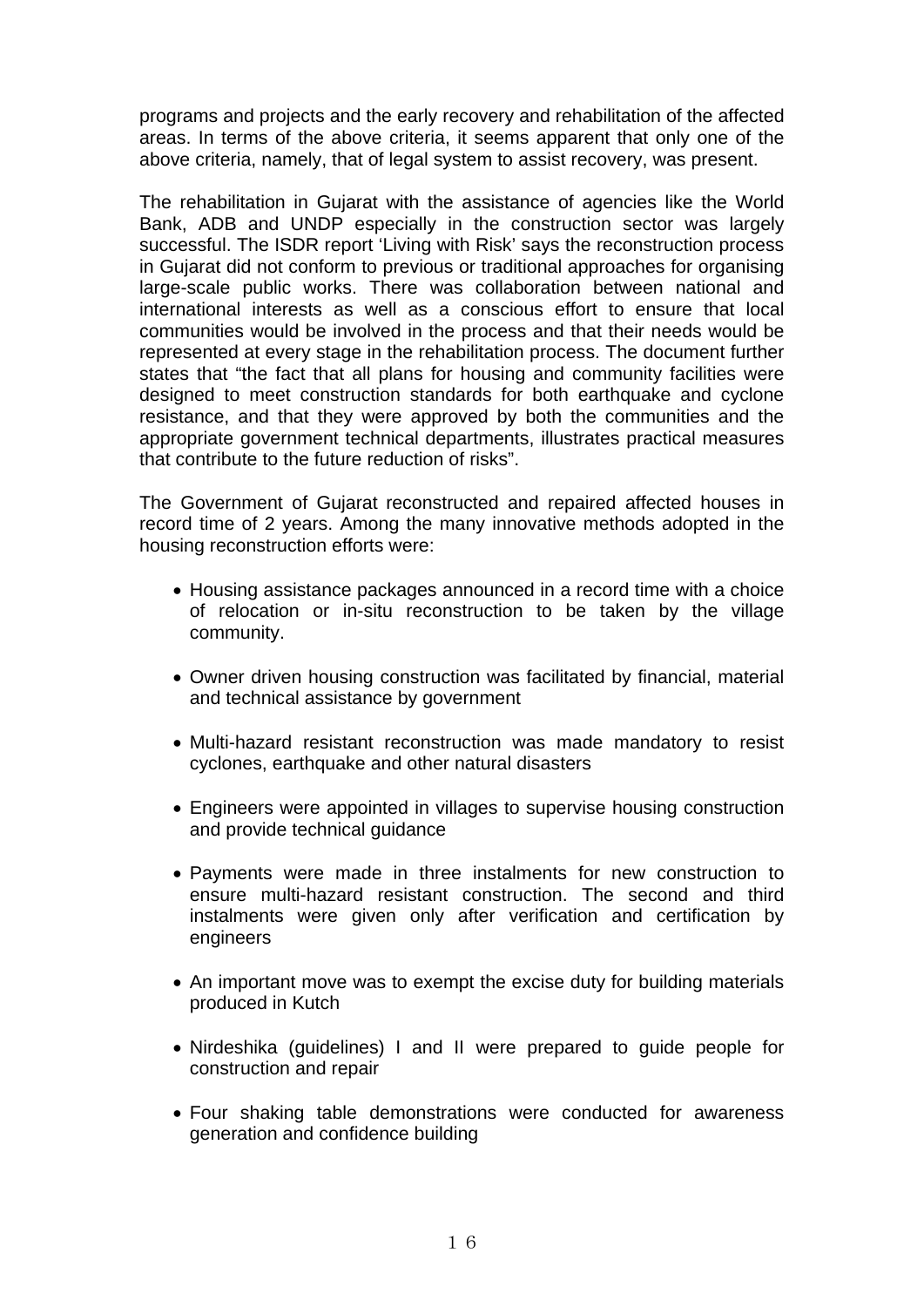- Technical cassettes on construction and retrofitting houses were shown in 2,500 villages
- A cassette on safe construction using the medium of folk art Bhavai was prepared and screened in 2,500 villages
- Audiocassette in the form of folk songs giving messages on multihazard resistant construction was played in community gatherings and meetings.
- The need for safe housing construction and retrofitting was taken up as an agenda in the gram sabha in all the 18,000 villages of Gujarat.

In terms of information sharing, there seems to have been some apparatus in place in almost all countries under study. For example, the report on Hurricane Mitch states that the office of the UN Resident Coordinator facilitated the information outflow, enhancing a coordinated response between the UN System, the Government, and the international donor community. A special "Mitch" website was established to keep the international community regularly updated. In addition, a United Nations Disaster Assessment and Coordination team (UNDAC) was mobilized to assist the overall situation and needs assessment and in the coordination of the international assistance, and a senior emergency adviser was recruited to facilitate the coordination between all the main actors. In Venezuela, the UNDP established the Cooperation Management System (SIGCO) that served as an information and coordination centre for the international emergency assistance. Thus, there was a system to assist coordination and information sharing among the international agencies.

However, there remained some lacunae in the coordination because the report on Hurricane Mitch subsequently states, "millions of dollars have been given in foreign assistance mainly to implement mostly technical and, in many cases, repetitive and uncoordinated projects. The result of foreign assistance for disaster reduction has been many reports, maps, and publications that are not being utilized and whose existence is, in many instances, completely ignored."

Thus, it seems evident that despite the adequate financial backing and the good intentions, the international rehabilitation efforts did not prove to be an unqualified success. There were undoubtedly some successes and good practices that with some improvisations could also be replicated elsewhere.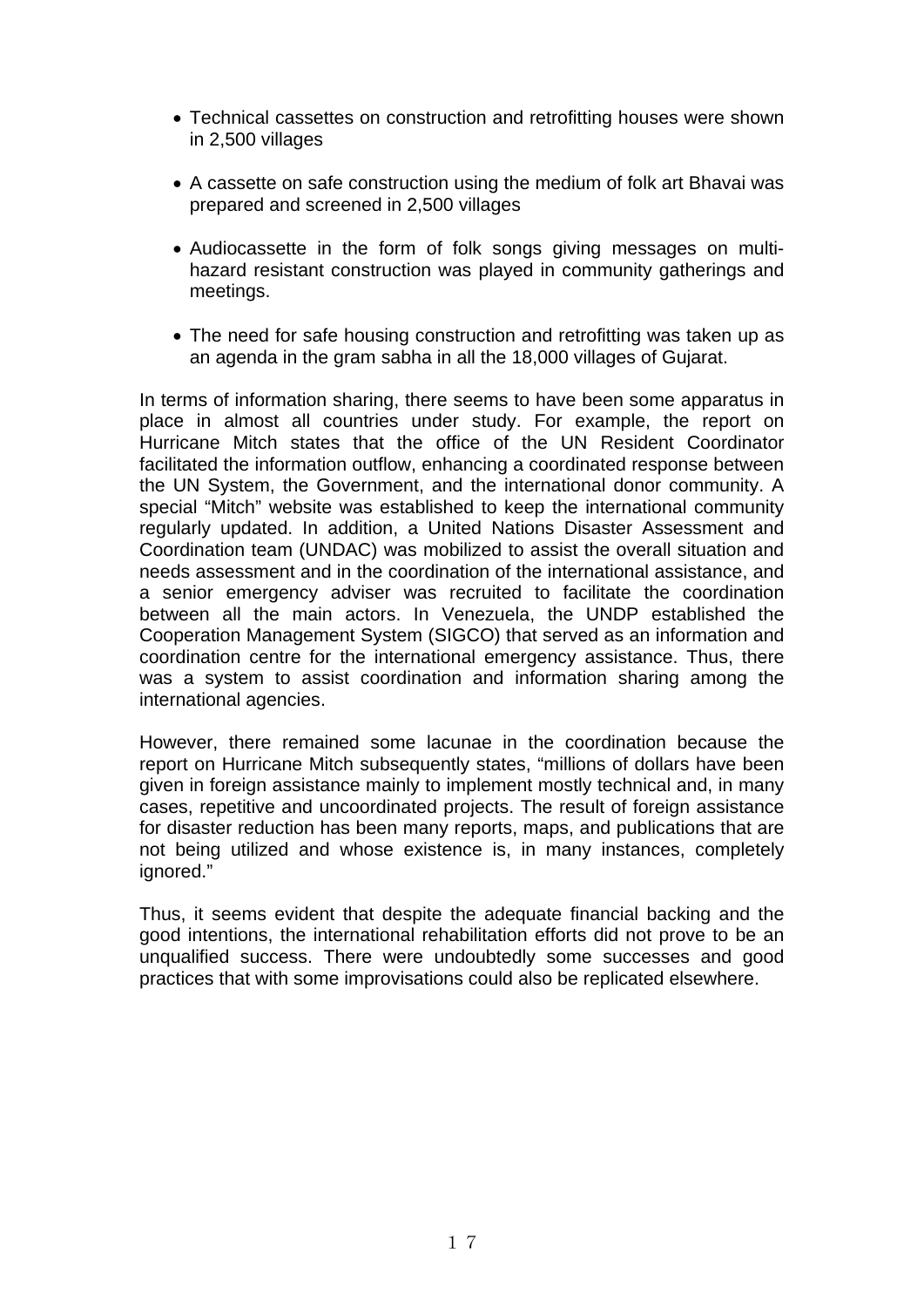# **5. Challenges and Shortcomings**

As is evident from the above assessment, the international efforts at reconstruction in very few of the disasters under study, with the notable exception of the work in Gujarat, were able to achieve a great degree of success. Some of the challenges that can be identified based on the above studies, faced by international agencies working in the field of reconstruction and rehabilitation are:

- The support of the local government and a favourable political climate: This is very clearly stated in the report on Venezuela, which states that the unstable political and administrative situation in the country acted as an impediment to the international rehabilitation efforts in the country. The unfavourable political situation constituted a sizeable obstacle for the international donors. Substantial financial resources available from national and international sources for reconstruction took some time to reach their destination because of bureaucratic difficulties resulting from the political upheavals affecting the country. The UNDP report 'Reducing Disaster Risk' says that a review of livelihoods and governance conditions prior to the Orissa cyclone in 1999 pointed to corruption at all levels, unnecessary bureaucracy, political rivalry and an apathetic civil society as pressures that contributed to vulnerability. The report further points out that in the aftermath of the disaster, problems with governance mean that aid budgets can be skewed towards the recovery of one group or sector as opposed to another.
- Legal and institutional frameworks to assist recovery: Few of the regions under study created stable long-term legal and institutional structures to assist recovery. In the immediate aftermath of the disaster, the respective governments responded by setting up organisations to aid recovery but these largely proved to be short-lived and defunct. Notable exceptions, however, were GSDMA and OSDMA. Gujarat subsequently also enacted a comprehensive disaster management legislation.

As the UNDP report 'Reducing Disaster Risk' points out that in all internationally assisted capacity building programmes for disaster risk management, a component of institutional strengthening is included. These efforts do not always lead to any perceptible effectiveness in disaster risk management. Though national organisations are set up, they are often unnecessarily centralised and at times unable to effectively coordinate across other government sectors or with civil society.

• Financial mechanisms to support the rehabilitation works: A study of the above disasters underlines the need for an integrated financial mechanism that would ensure effective allocation of funds as well as their disbursement.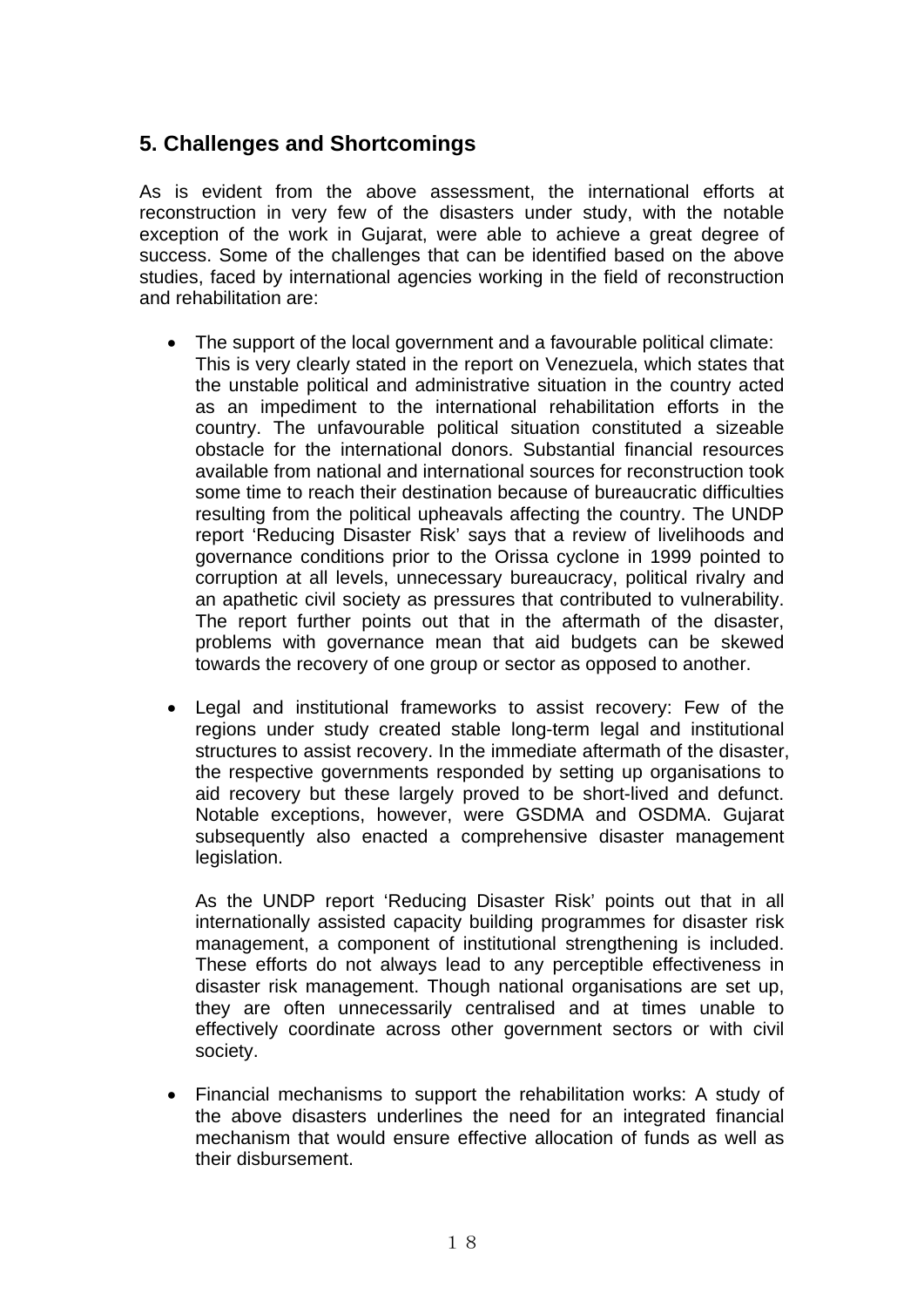- Lack of any well formulated reconstruction plan incorporating mitigation and structural changes: The international efforts in few of the disasters under study were able to bring about any substantial risk reduction in the region. The communities' socio-economic conditions remained unchanged and so did their vulnerability to future disasters. No clear reconstruction and recovery strategic programming could be organised implementation of initiatives was inadequately coordinated, patchy and often driven by the short-term imperative of quickly delivering physical products
- Involvement of the local communities: The international agencies largely remained isolated from the local communities often due to cultural barriers, however where efforts were made to involve the communities, they have met with unprecedented success. This was evident in the success of the Community-based Disaster Management (CBDM) launched by the UNDP in Orissa. Most of the international aid is often routed through the central government, which is often geographically as well as socially isolated from the affected communities. Therefore, there is the need to decentralise the international aid i.e. reroute it through the local communities.
- Lack of coordination among the international agencies: While the emergency response activities were often well coordinated, in the medium term reconstruction projects there were often international agencies working at cross-purposes. The report on Hurricane Mitch points out that the substantial foreign assistance that came in the aftermath of the disaster was used largely to implement mostly technical and, in many cases, repetitive and uncoordinated projects. The result of foreign assistance for disaster reduction has been many reports, maps, and publications that are not being utilized and whose existence is, in many instances, completely ignored.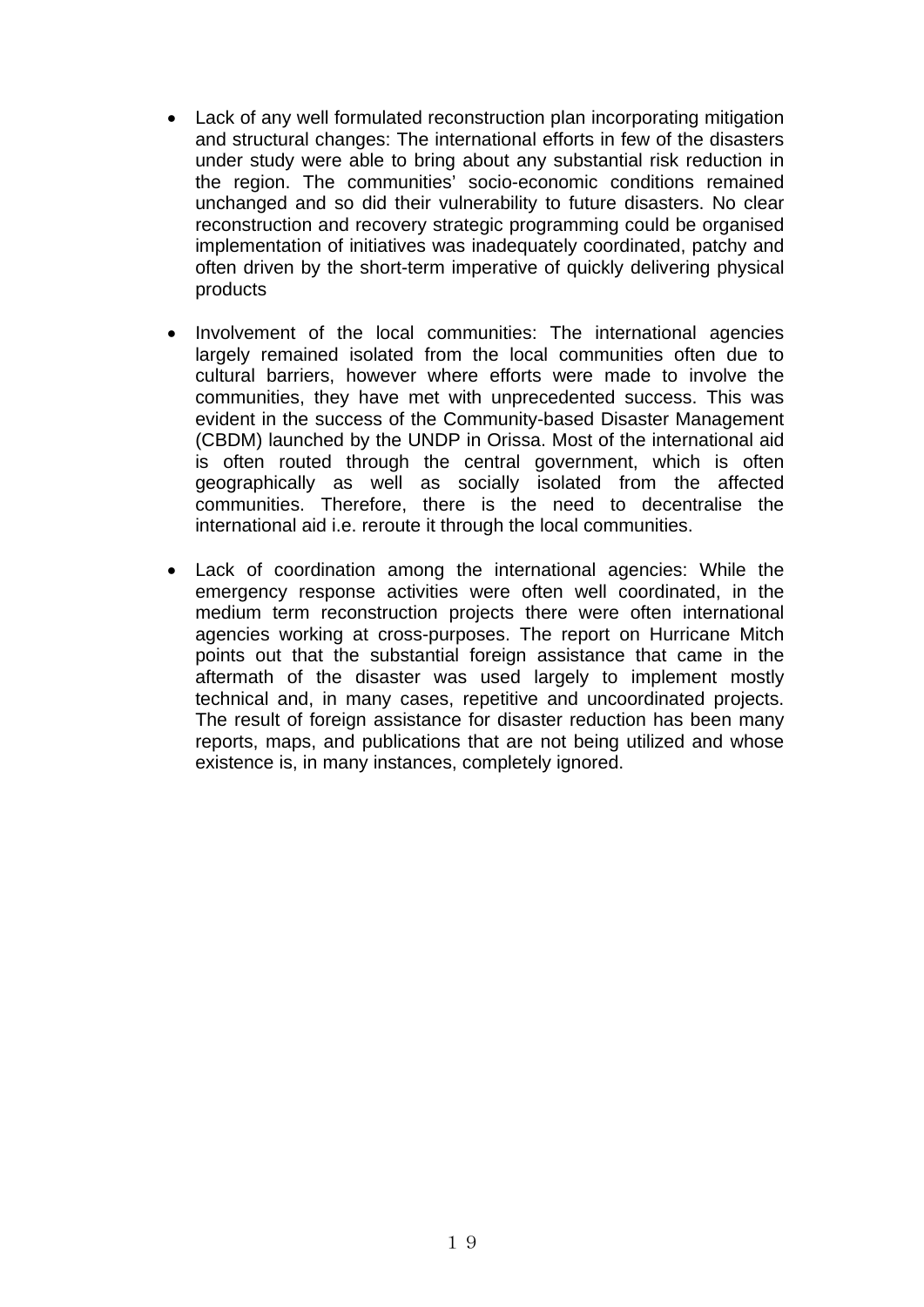# **6. Conclusion**

International emergency aid has shown both a quantitative and qualitative improvement over the past few years. Reconstruction and recovery processes have also shown a corresponding upswing. One notable feature in recent years has been the larger and more effective international assistance in recovery and reconstruction compared to earlier years. Recovery and reconstruction are no longer left entirely to local governments. The recovery and reconstruction in the western Indian state of Gujarat was able to achieve a notable degree of success, its housing reconstruction programme received international acclaim. The methods employed were non-traditional and decentralised, targeting the local communities. In Orissa, the Communitybased Disaster Programme launched in assistance with UNDP was very successful and replicated in other areas.

 In the other case studies under review, greater progress, than in the past, was made in the restoration of infrastructure with considerable international assistance. In the aftermath of the Marmara Earthquake in Turkey, reconstruction projects assisted largely by World Bank for the repair of roads and restoration of infrastructure were successfully implemented. In the aftermath of the Hurricane Mitch, many infrastructural projects were successfully implemented. Both in Orissa and Gujarat, long term institutional mechanisms were created for disaster management.

The information sharing among the international agencies in these disasters was also a great improvement from the past. In the aftermath of the Hurricane Mitch, a special Mitch website was created by the UN agencies and in Venezuela a Cooperation Management System was devised to assist in information sharing.

However, recovery and reconstruction are also specifically the areas, which require greater attention by the international agencies. Reconstruction and recovery periods provide opportunities for understanding the root causes of disaster and reorienting development objectives towards sustainable alternatives.

Effective reconstruction should not merely involve delivery of physical products but also incorporate risk reduction concerns and promote sustainable development. The recovery process can be an opportunity for incorporating disaster risk reduction mechanisms into post-disaster development planning. Disturbances caused by disasters often provide political space for alternative and more democratic forms of social organisation. It is in incorporating and universalising these practises that an international recovery platform can play a vital role.

To organise and manage recovery efforts in an alien environment is a daunting task. It requires a good understanding of the local socio-economic and political structure of the affected country. The rehabilitation efforts have to be undertaken in close cooperation with the local government and community. Their support will go a long way in ensuring the success of the rehabilitation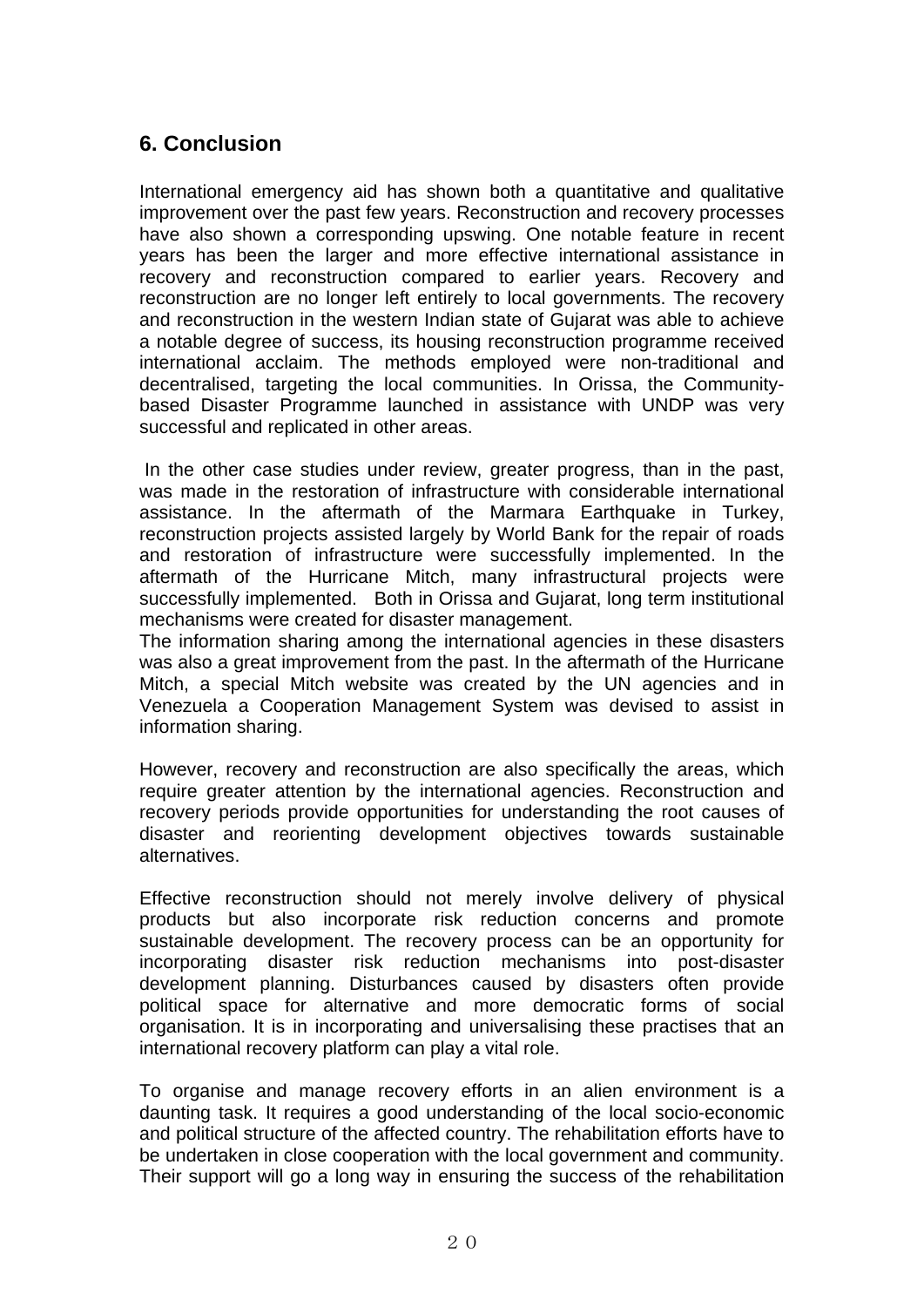efforts. Rehabilitation projects have to be conceptualised keeping in mind the needs of the community and should be administered and executed diligently in order to minimise cost over-runs and adhere to the time schedule. It is imperative that apart from the physical reconstruction visualised there is also a need for socio-economic reconstruction.

Some lessons that can be drawn from the above case studies and lead to an improvement in the international recovery efforts are:

- It is imperative to enlist the support of the local authorities and liase with them to ensure smooth implementation of plans. This would require a good understanding of the political, socio-economic and cultural structures of the region. An international platform could facilitate this with established mechanisms for collection and assimilation of global data. It is imperative to assimilate the vast amount of data collected nationally for global comparisons to include key information needed for risk assessment (number of trained paramedics, number and capacity of active community disaster response groups) and vulnerability factors (armed conflict, governance, social capital, epidemiology). This would increase the quality of global recovery interventions. The ideal would be to create a unified global system of disaster data that connects nationally maintained country databases to a global database that is administered through such a platform.
- The international agencies need to provide an impetus to the development of legal and organisational structures to implement reconstruction. A system should be developed to assist the country in recovery. Disaster mitigation should be an integral part of public policy, urban planning and development processes. In the wake of the Hurricane Mitch, a pilot project to incorporate disaster prevention within the development agenda at the local level was initiated in Nicaragua in 2001. This UNDP project sought to include disaster management in the planning for all productive sectors, social sectors and environmental management. Following risk mapping procedures areas of high vulnerability received additional support and incentives for environmental rehabilitation, the designation of safe areas for urban expansion and demarcation of zones for protection from human intervention.

There is a need to extend these practices to other international recovery efforts. They have, of course, to be tailored to the specific local needs. An advisory group of international experts with good knowledge of the recovery process and the regional dynamics could be constituted to provide the necessary guidance. An international platform with a body of experts easily accessible for consultation would be of great help. There is a need for an established and tested methodology for rapid assessment of needs, rapid programming of action and rapid deployment of required technical teams. The international platform could network and document skills,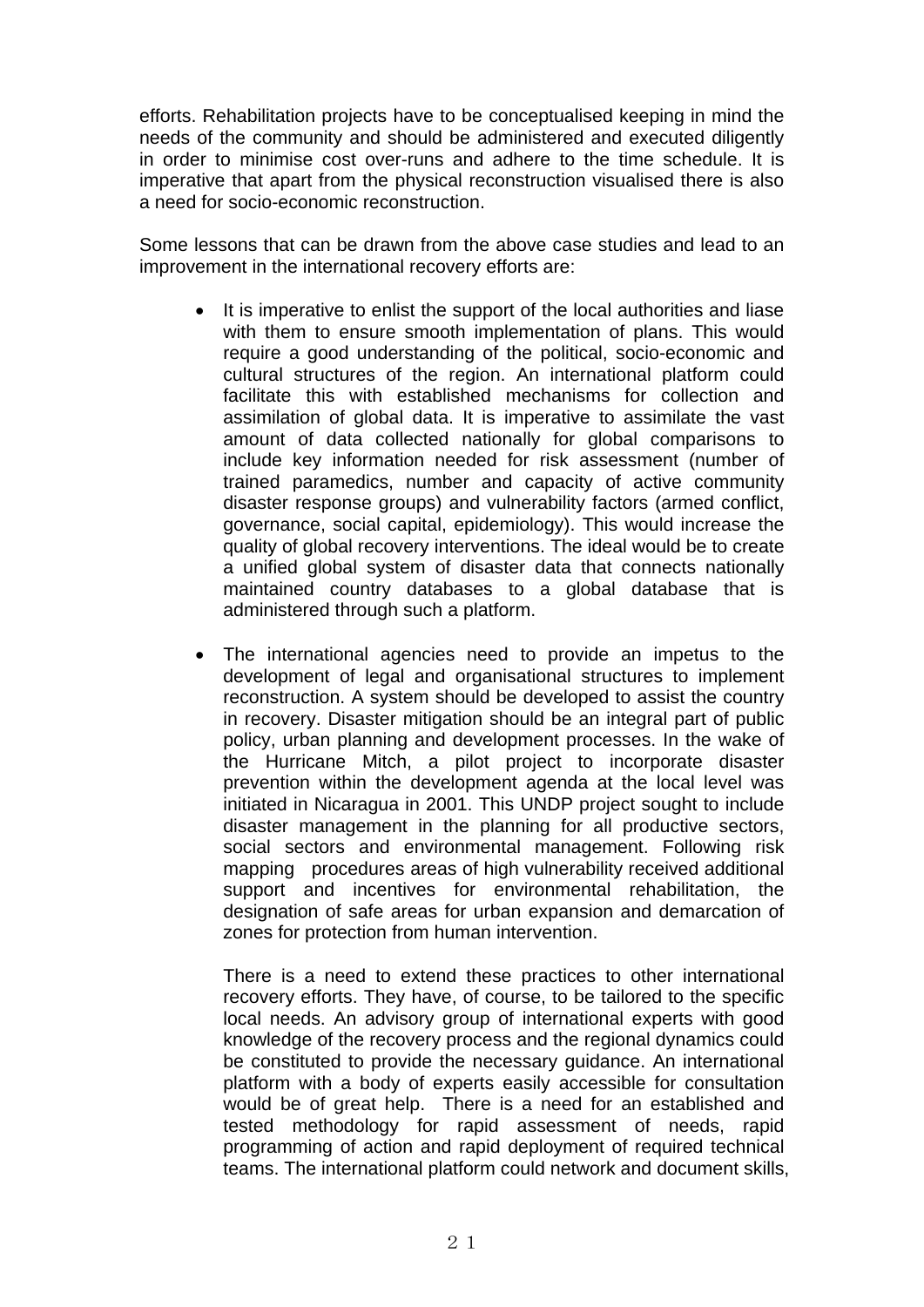knowledge and best practices of recovery and reconstruction and, draw from their experience for the benefit of affected countries. It can also provide training to personnel engaged in recovery and reconstruction.

- With a multitude of agencies, there is often a lack of coordination leading to them often working at cross-purposes. Thus, there is a need for an international platform, which would coordinate the activities of agencies engaged in the implementation and management of recovery projects. The international agency could also help in the development of international protocols, which would aid the international agencies in their overseas work.
- A financial mechanism to sustain the recovery efforts should be worked out. While the specifics would vary from one disaster to the next, a broad framework to fund the reconstruction projects should be worked out. This funding mechanism could be worked by major international agencies in unison working under a broad platform. A universally approved formula would provide uniformity and greater efficiency to the international efforts.
- A comprehensive reconstruction plan incorporating risk reduction measures and promoting sustainable development should be formulated. The plan should be conceived in consonance with the community's needs and vulnerability. It is evident from the above case studies that for international efforts to be effective, they have to move beyond physical reconstruction to a more sustainable longterm development.
- The involvement of the local communities and the incorporation of their needs would enhance the viability of the international projects. Most international aid is largely routed through the central or state governments. The governments are often not tuned to the grassroots realities and as the report on the Latin American disasters points out the outcome of the international intervention in the region was a series of reports and publications that were of no use to the local communities. There should be emphasis on capacity building of the community and increasing its economic selfsufficiency. The technologies to be used should be compatible with the communities' capacity and transfer of technology to the community should be the goal.
- The endemic poverty in most of the regions under study increased its vulnerability to disaster, thus for any disaster mitigation measures to be effective would have to address socio-economic problems. The 'window of opportunity' provided should be utilised to usher in long-term structural changes in the economy, polity and society. For the above measures to be formulated and implemented requires a level of expertise and knowledge often beyond the resources of a single organisation. An international recovery